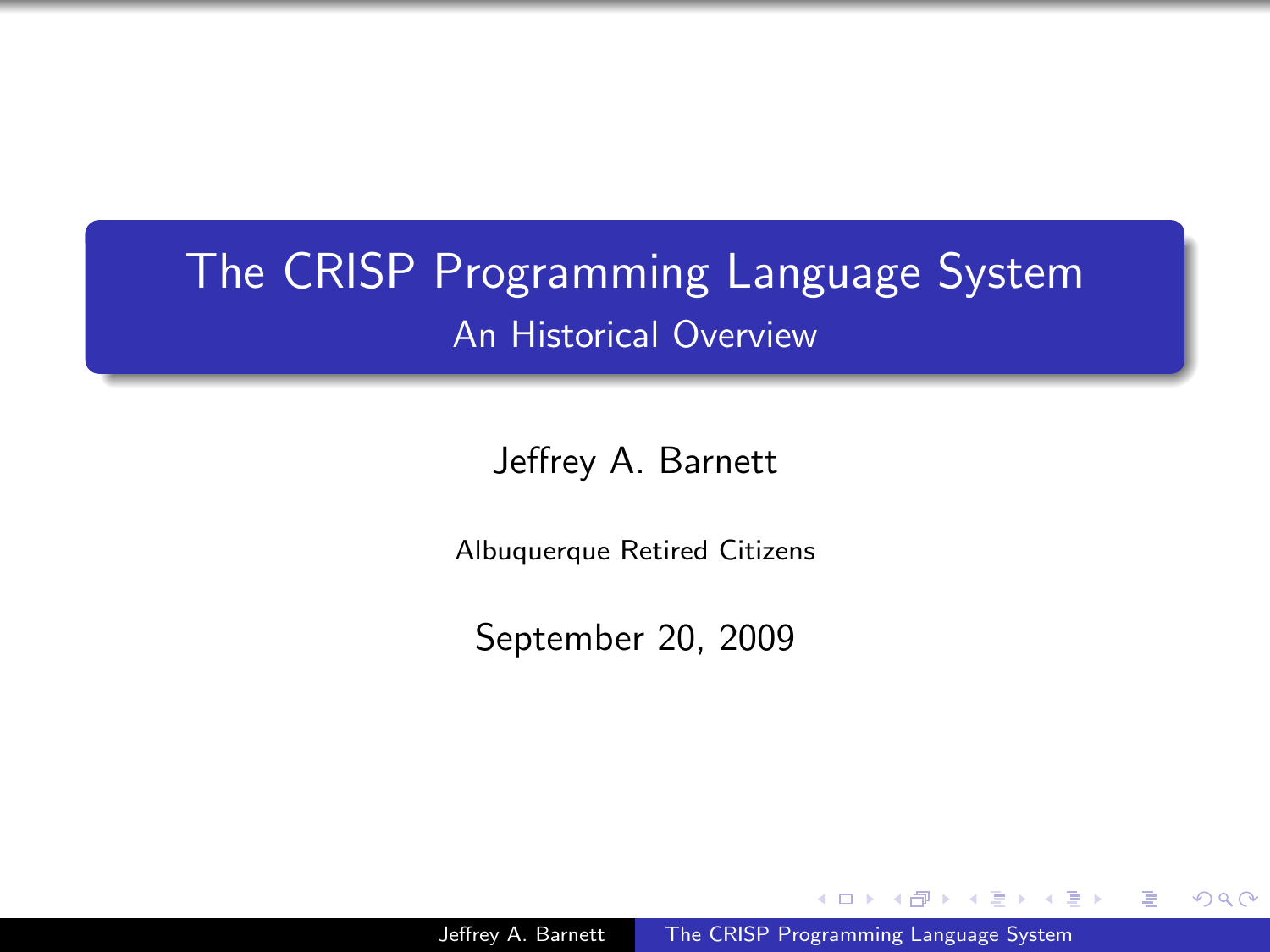- Timeframe is early 1970's so resources are strictly limited.
- Needed efficient Lisp-like tools to support speech understanding research.
- Systems would be developed by group of people with different talents, interest, and knowledge.
- Big part of research was to determine system structure.
- Decision made to invent and implement Crunching Lisp, aka CRISP, a task undertaken by Doug Pintar and Jeff Barnett.

つくへ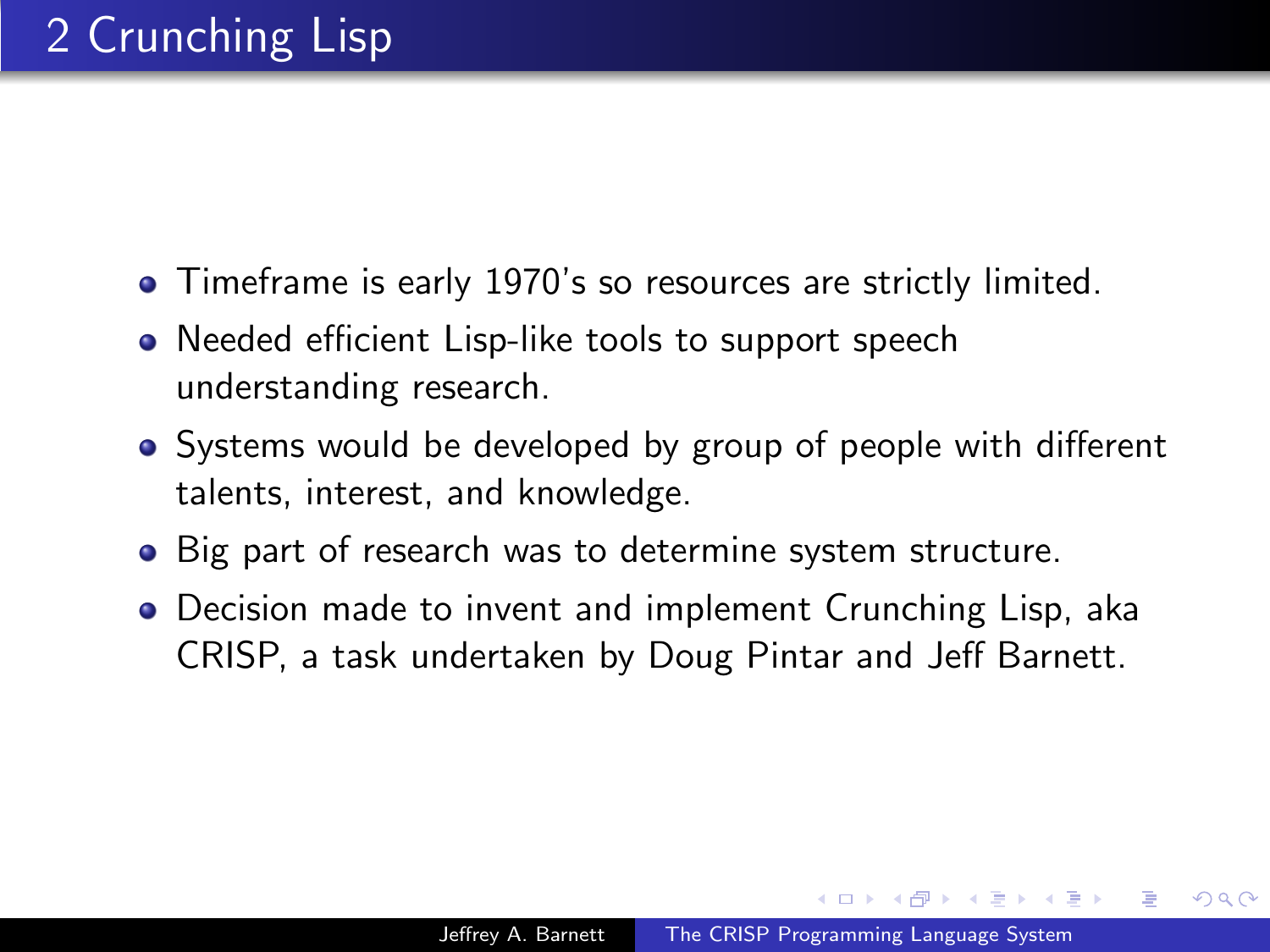- Lisp ancestors: Lisp 2, IBM 360 Lisp 1.5
- (D)ARPA Speech Understanding Research (SUR) Program
- IBM 370/145 with 8MB virtual 1MB real memory
- IBM VM available as OS

### Truth in Talk Warning

Everything described in this talk was implemented and used to develop speech understanding systems; Exception, the language itself was not. The final few slides will make clear what this means.

つくへ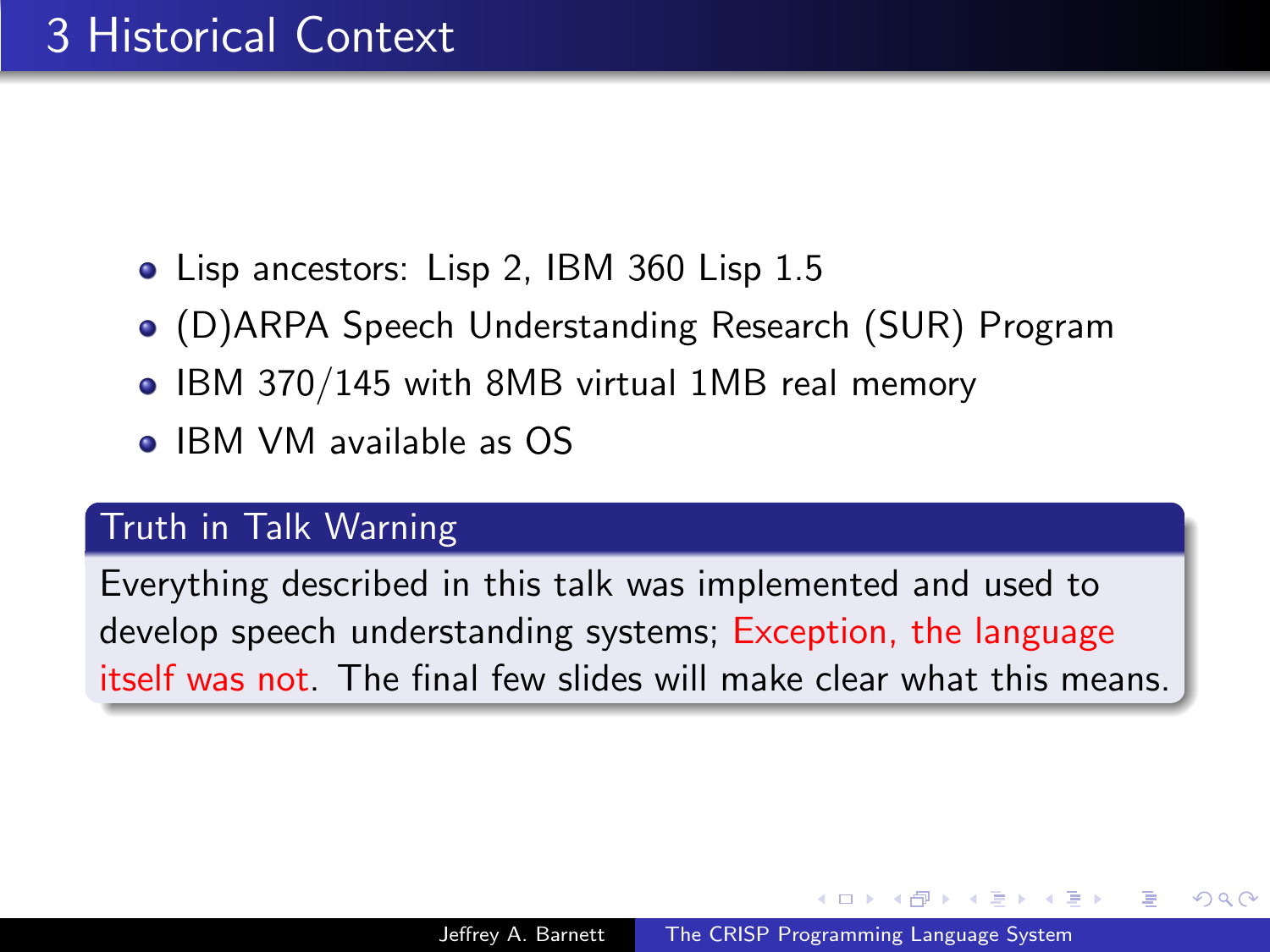### Language Luxury

If development environment does not provide control and data structures well beyond the hackers' needs, the entire architecture invention process will be consumed (badly) inventing cliches that should be provided by the programming language; the application tends to be ignored.

### Working and Playing Well Together

Programming language systems that support multiple programmers must provide constructs that might not be necessary for one or a very few hackers. Concerns are divided into yours, mine, and ours–support tools must support this separation. One-liners are irrelevant.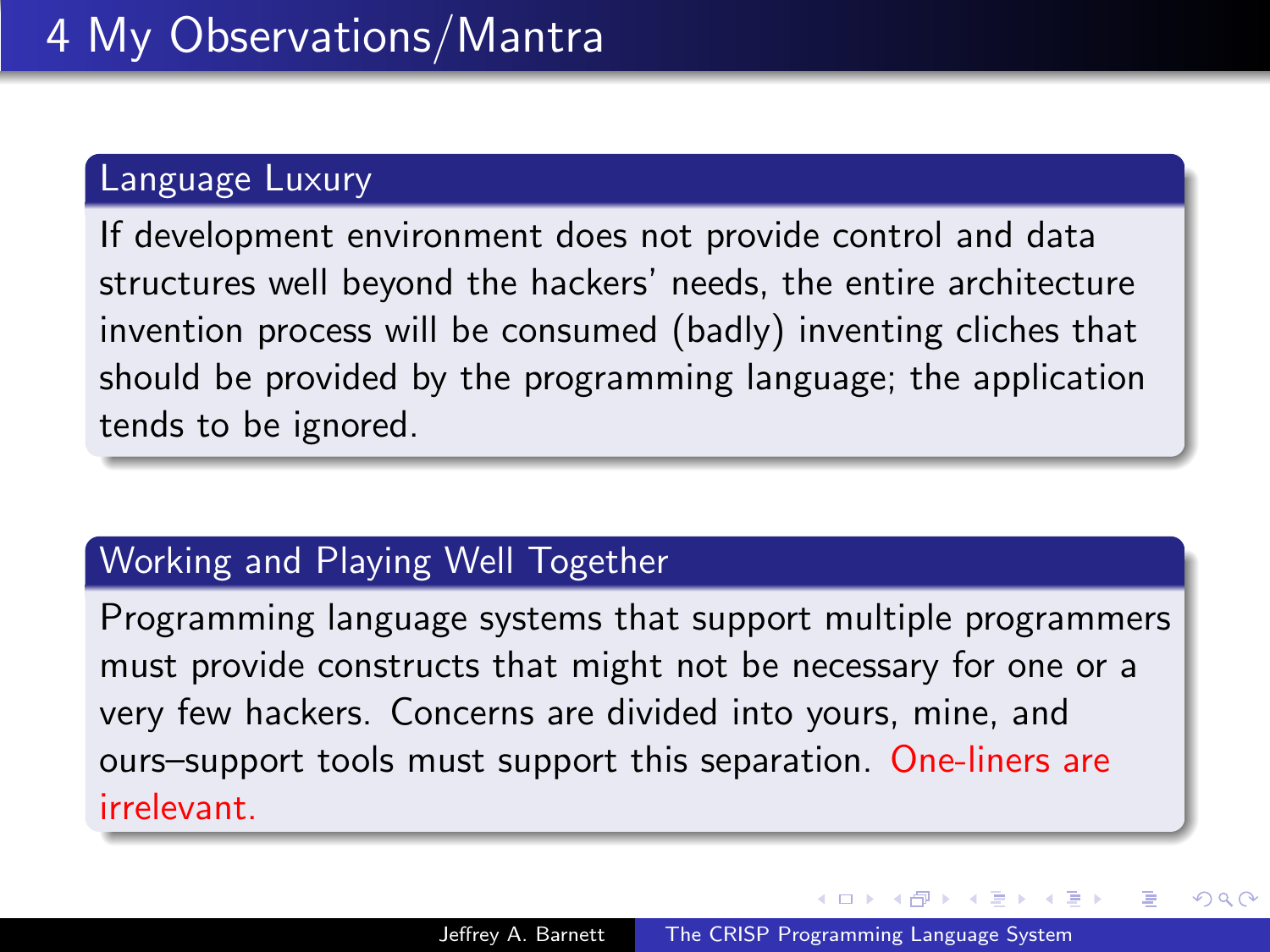## **• Namespaces**

- **o** Data Structures
- **Control Structures and Spaghetti**
- **•** Types and Incremental Compiles
- Storage Management
- **o** Odds and Ends
- What Actually Got Implemented!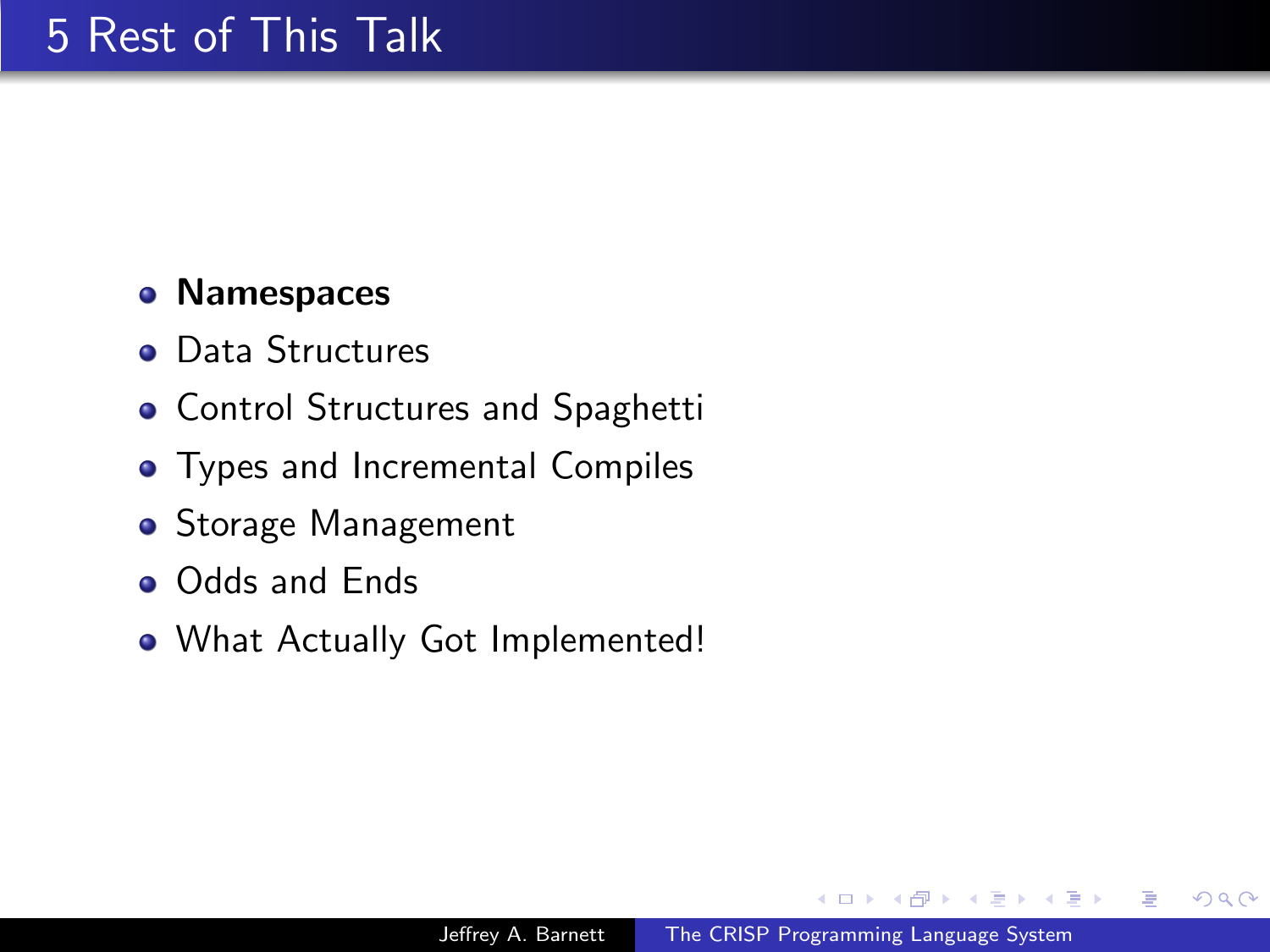## Not Quite a Definition

Named objects are in different namespaces if they can have the same name without conflict; They are in the same namespace if they must have different names. Namespaces are important to keep developers out of each other's hair. N.B. Namspaces are typically defined by reference contexts as well as where names are defined.

- Global objects: variables, functions, macros, types, etc.
- **•** Property names
- Fields in a ntuple type
- Local variables viz a viz shadowing rules

つくへ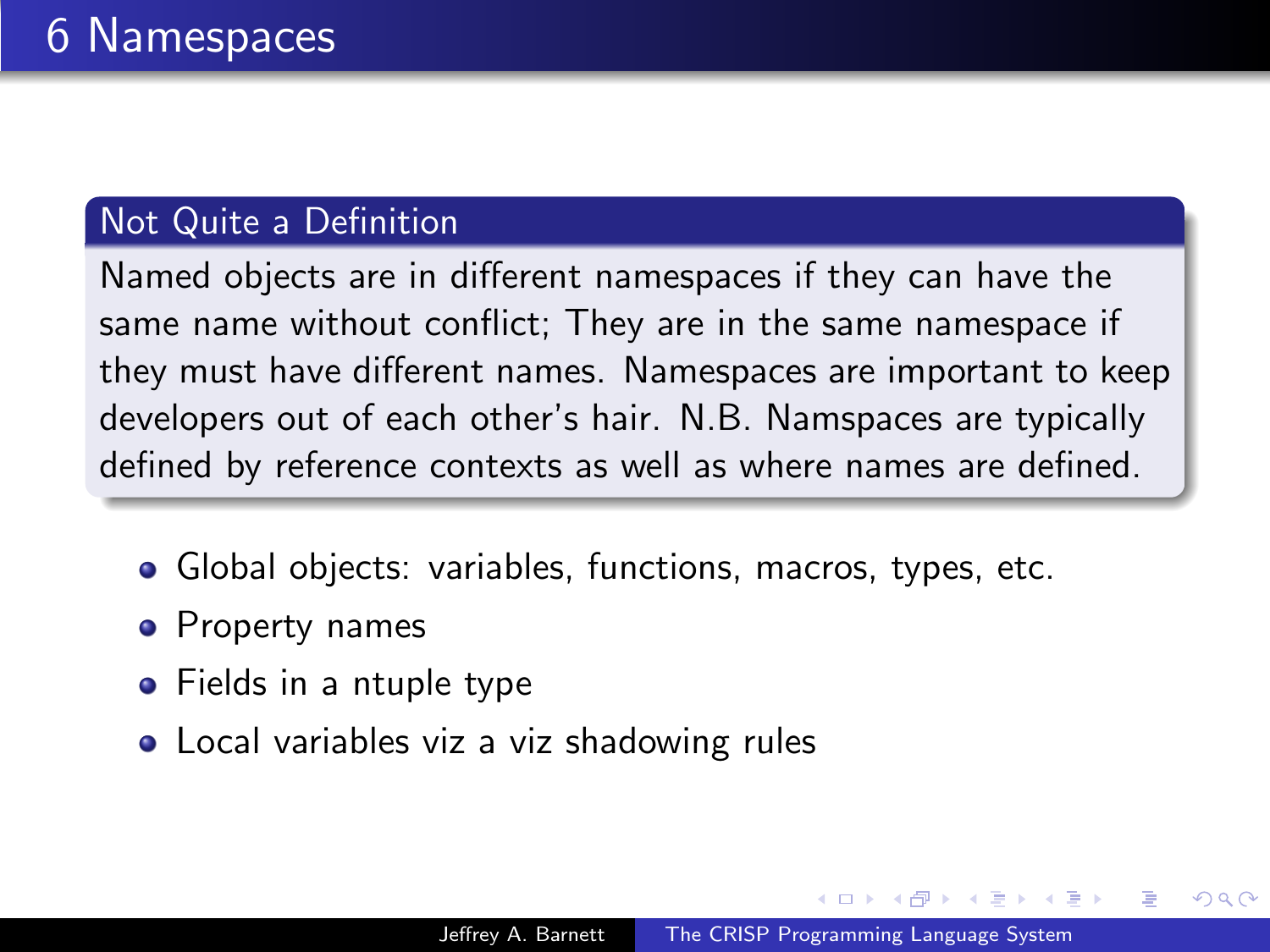- Each global name had a symbol first and last name, e.g., cons\$crisp or mark\$syntax.
- Symbols used where a name was expected were converted to a name using guidance provided by the programmer:
	- Guidance was in the form a default last name and an ordered list of last names.
	- A symbol used in definition context got default last name.
	- A symbol, without local definition, used in reference context tried last names in order seeking a definition (use default if necessary).
- Compiler would visit all files seeking definitions before conversions.
- The current package system is usually cleaner but not always.

 $\mathbb{R}^n \times \mathbb{R}^n \xrightarrow{\sim} \mathbb{R}^n \times \mathbb{R}^n$ 

つくへ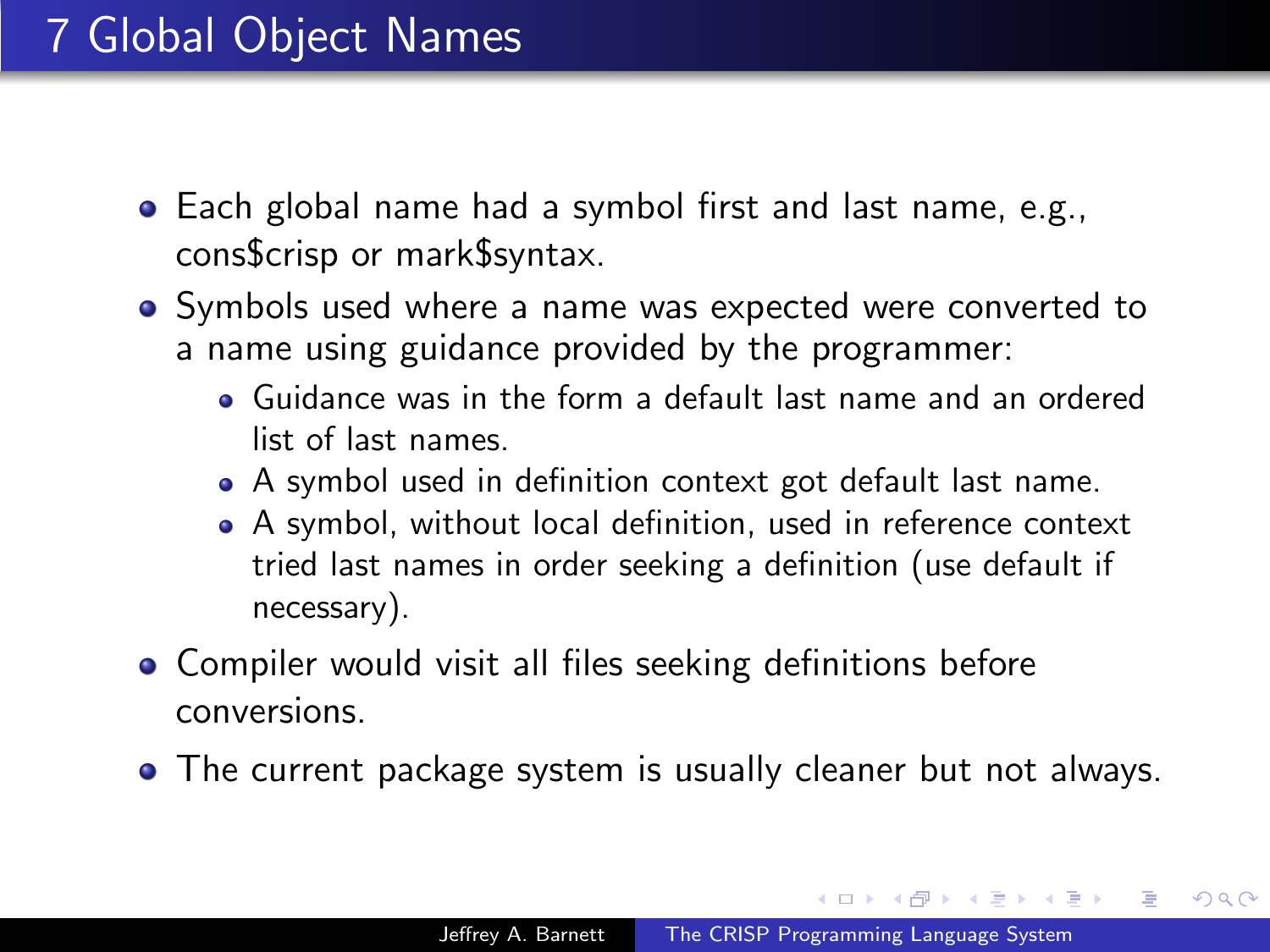## 8 Properties on Symbols

- A symbol had a property list
- But it was really a tree
- Property "names" where ordered lists of symbols
- Typically one of those names matched the name of a global name pool

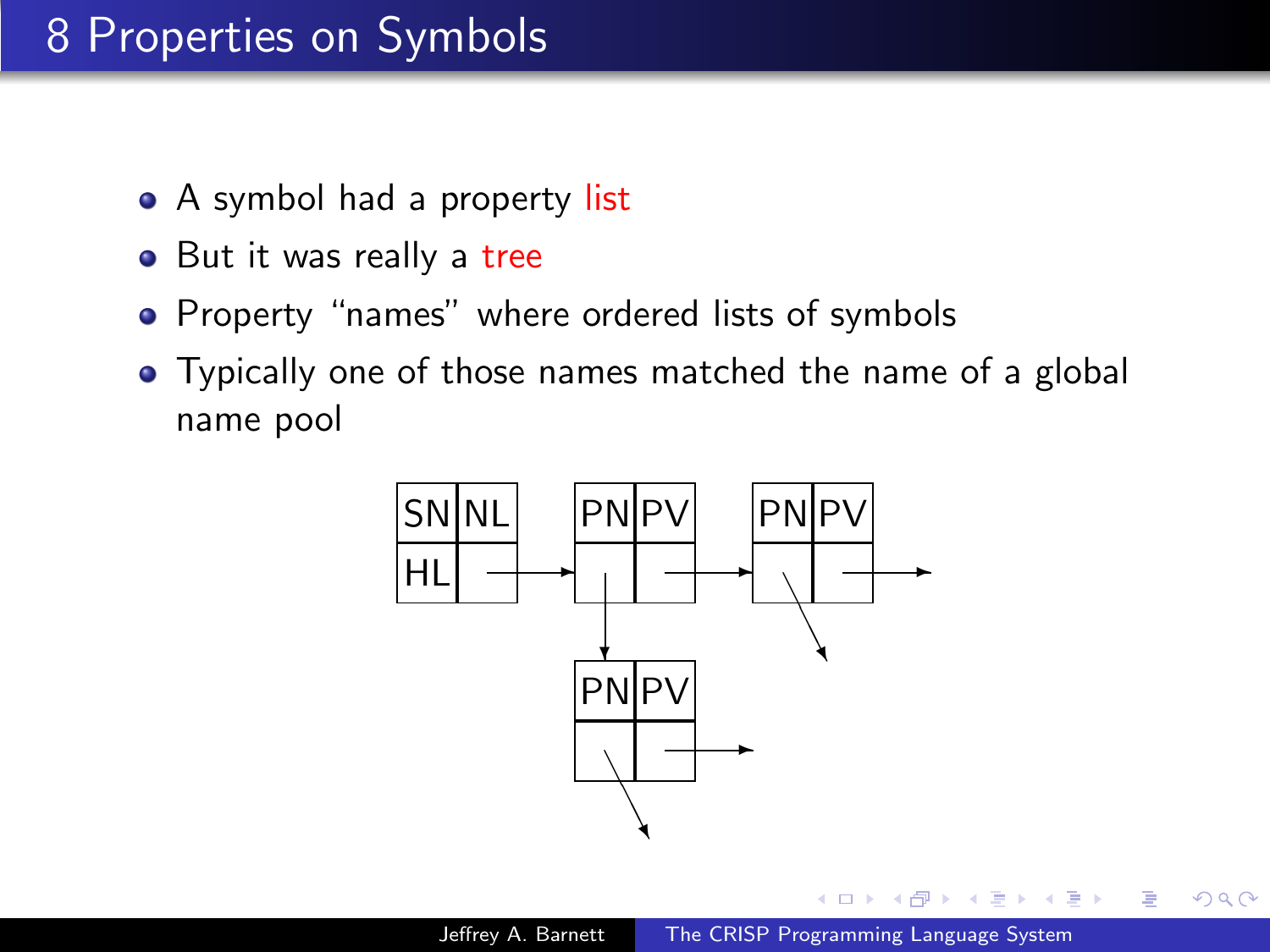- Namespaces
- Data Structures
- **Control Structures and Spaghetti**
- **•** Types and Incremental Compiles
- Storage Management
- **o** Odds and Ends
- What Actually Got Implemented!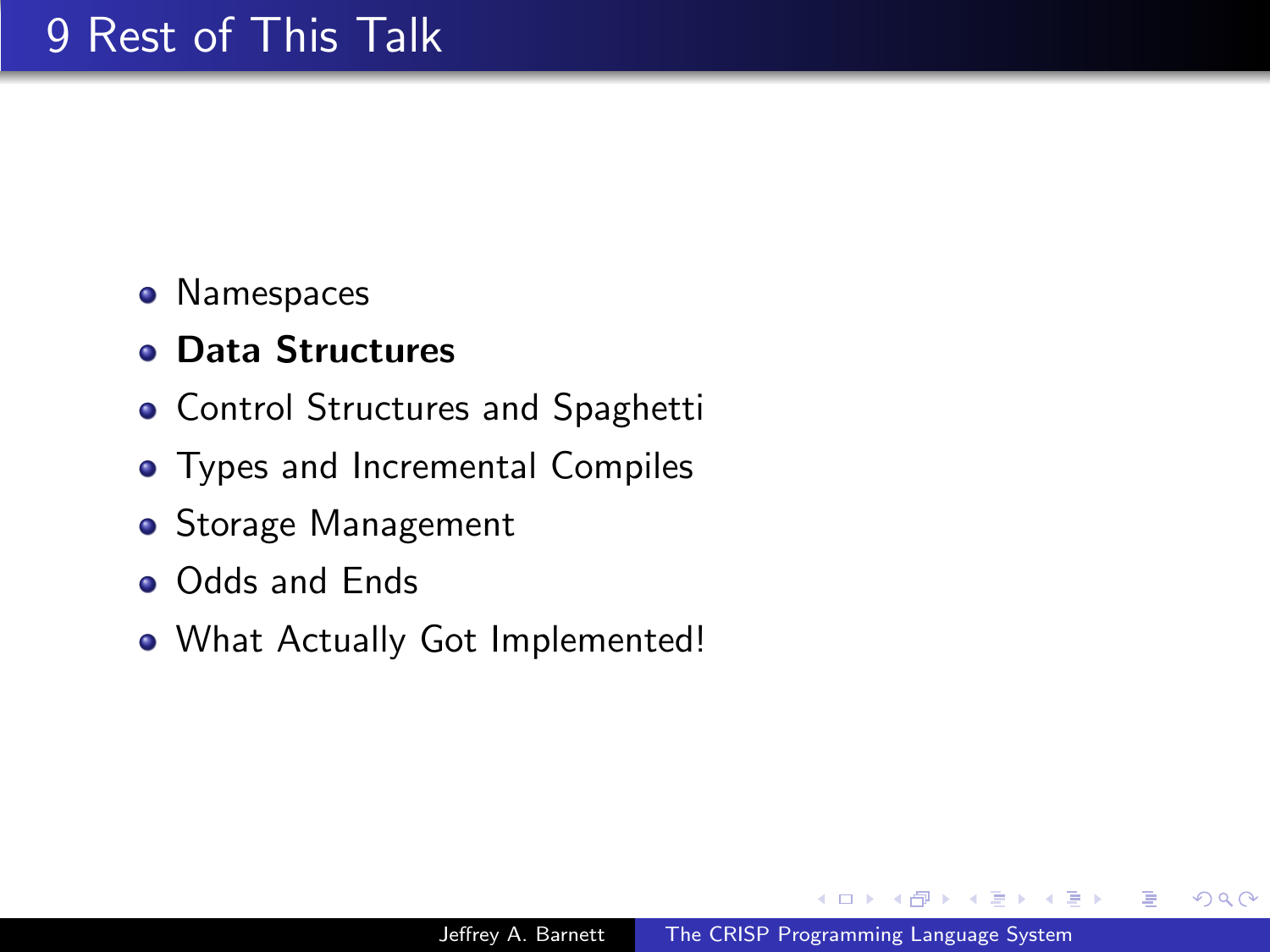- $node_1, \ldots, node_8$  made by  $cons_1, \ldots, cons_8$
- Stack groups aka processes (discussed later)
- Structures (ntuples) named fields constant repeats
- Arrays (pointers and flat)
- Names (link, last, binding)
- Symbols (print name, prop list, name list, hash link)
- Numbers (small ints, int, real, complex) boxed and not
- Byte and half ints in structures and arrays
- Spaces (where various sorts of conses create things)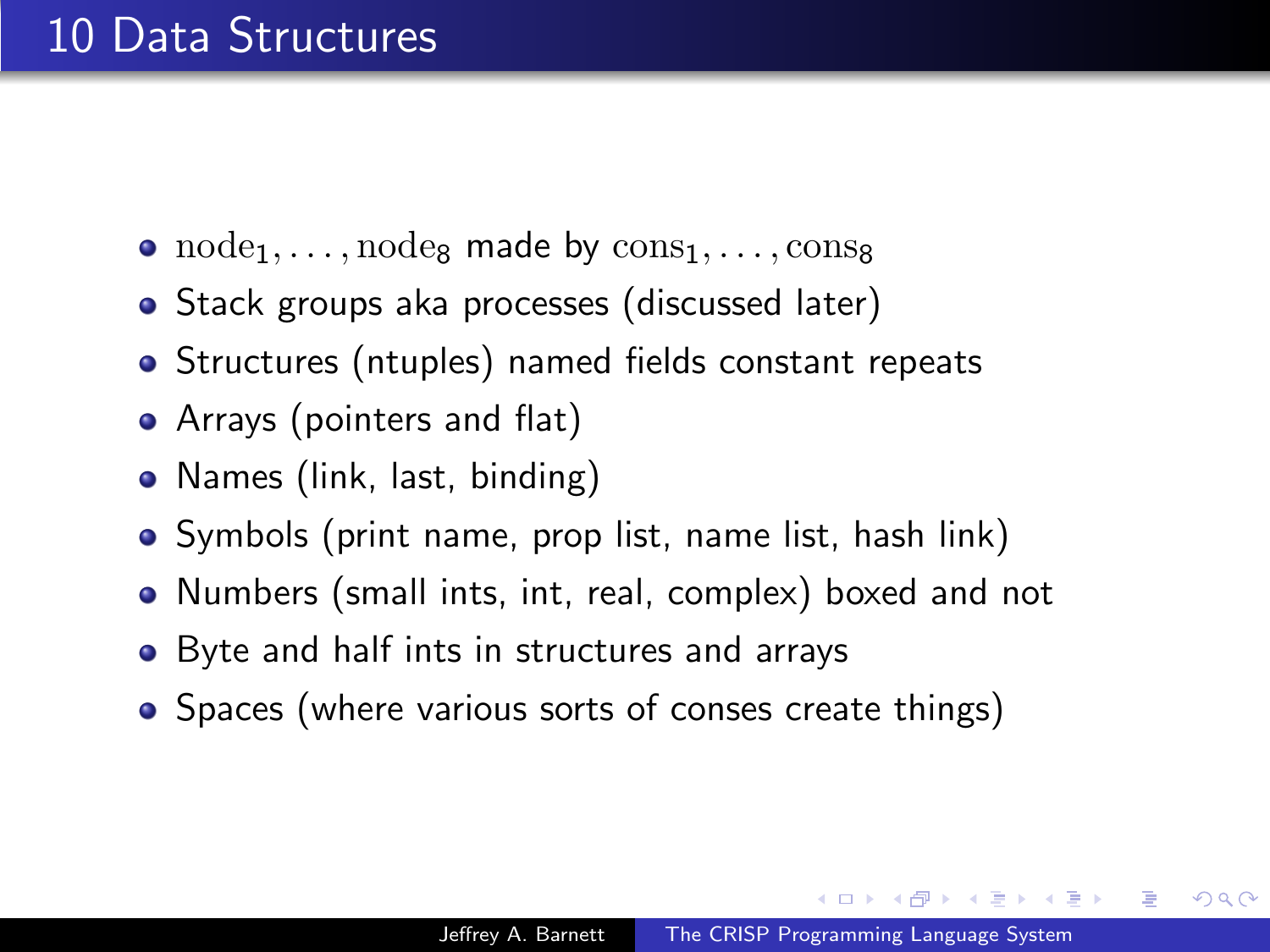- Namespaces
- **o** Data Structures

## Control Structures and Spaghetti

- **•** Types and Incremental Compiles
- Storage Management
- **o** Odds and Ends
- What Actually Got Implemented!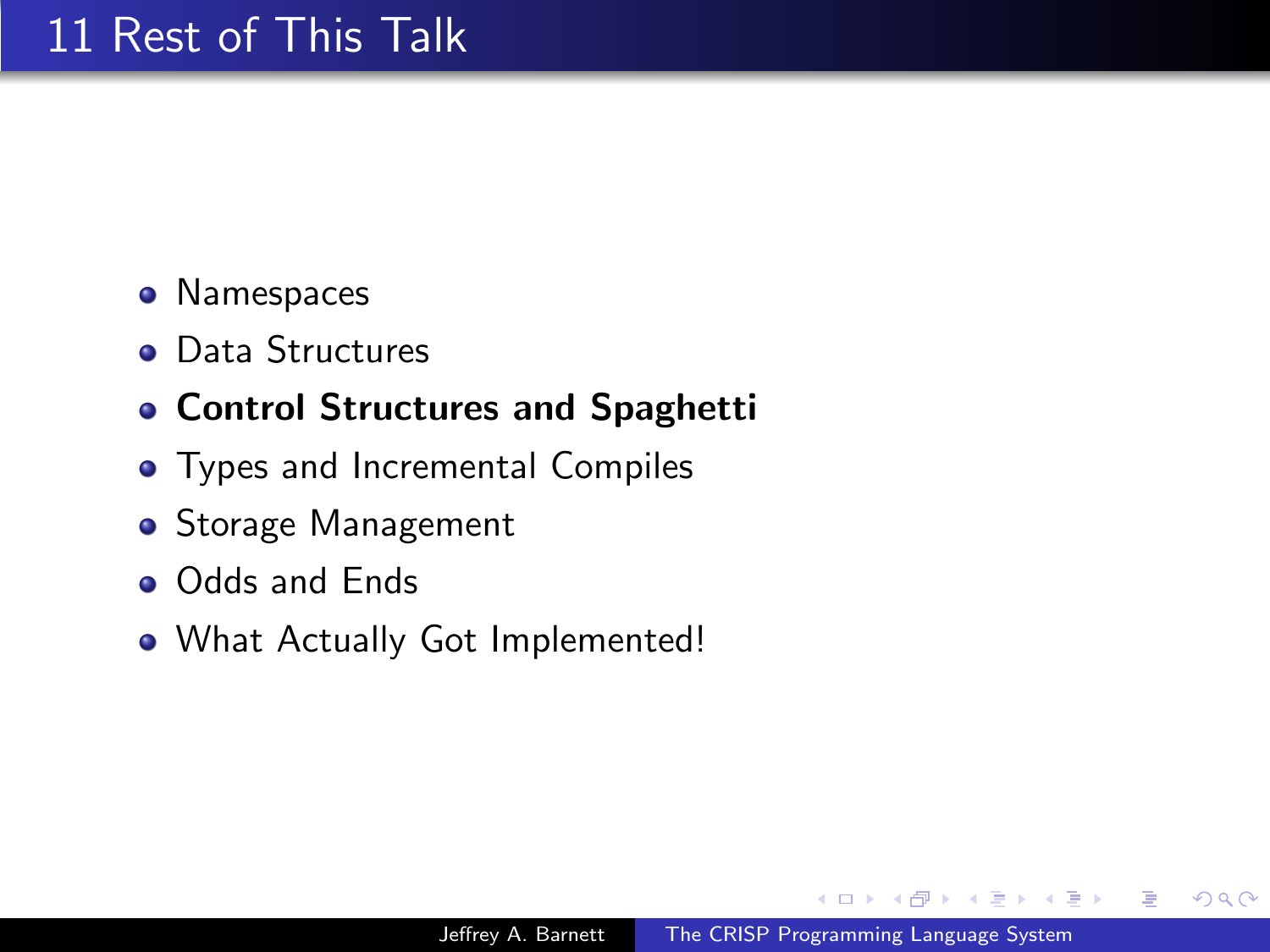**Standard stuff:** 

- Sequential: prog, etc.
- Conditional: cond, if, select, case, typecase, etc.
- Branch
- Loop with asynchronous generators, FSM
- Try
- Pitch and catch
- Pseudo processes/coroutines (see next slide)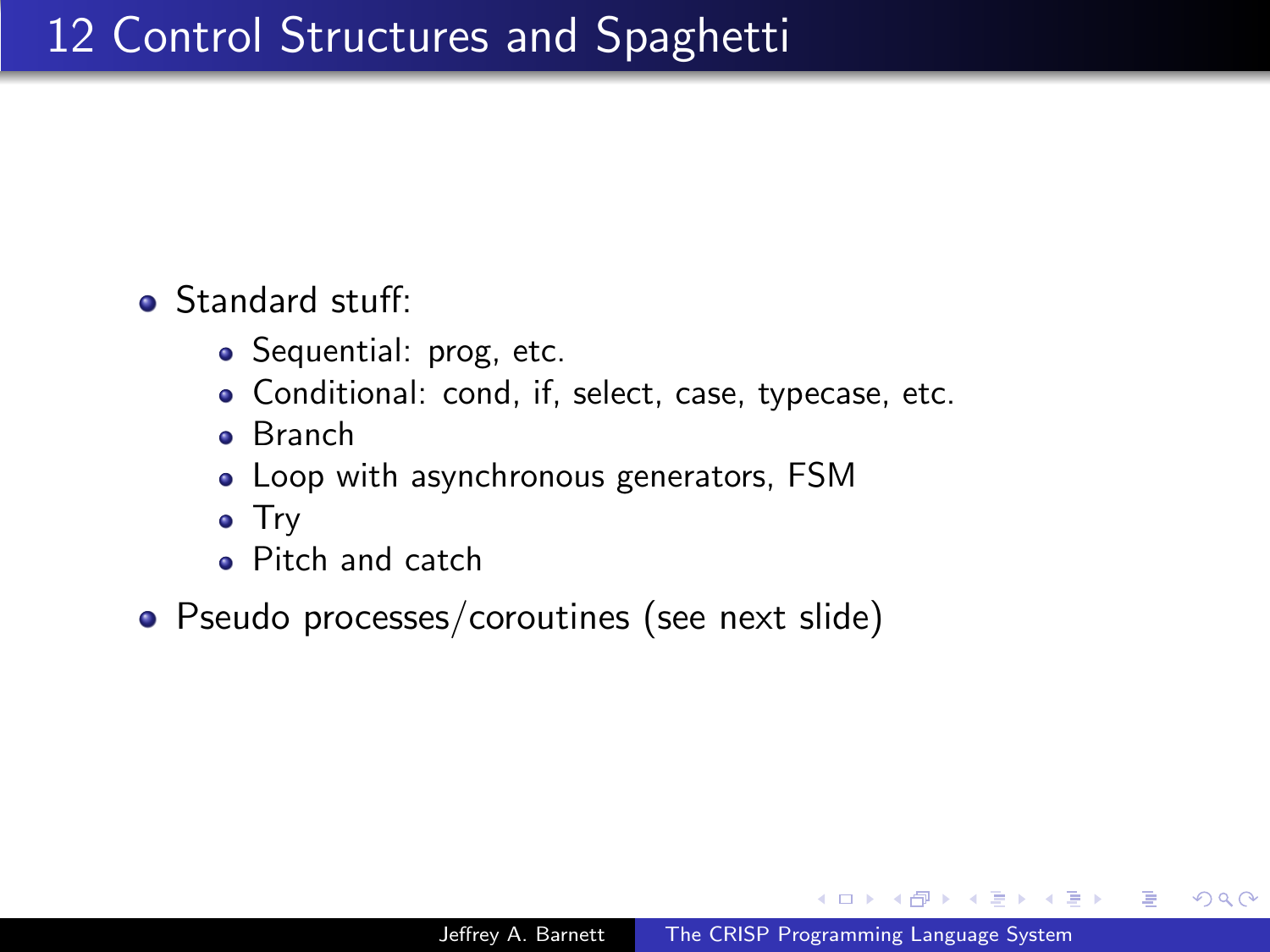## 13 Stack Group AKA Process State

- A stack group contains the following,
- **a** Two stacks:
	- **1** A stack of unboxed numbers
	- 2 A stack of pointers, special bindings, return points, catches
- Three pointers to other stack groups-two form trees
	- $\bullet$  The stack group that activated/started this one
	- The context where special bindings are sought
	- The place to look for a catch when unwinding
	- NIL meant the global environment

### Forestry Rules

There are two stack-group trees, context and handler. The fact that x is a parent of y víz a víz one type of pointer imposes  $NO$ restrictions on the relation of x and y víz a víz the other pointer type. All three pointers can be changed.

∢ロト ∢母ト ∢ヨト ∢ヨト

 $QQ$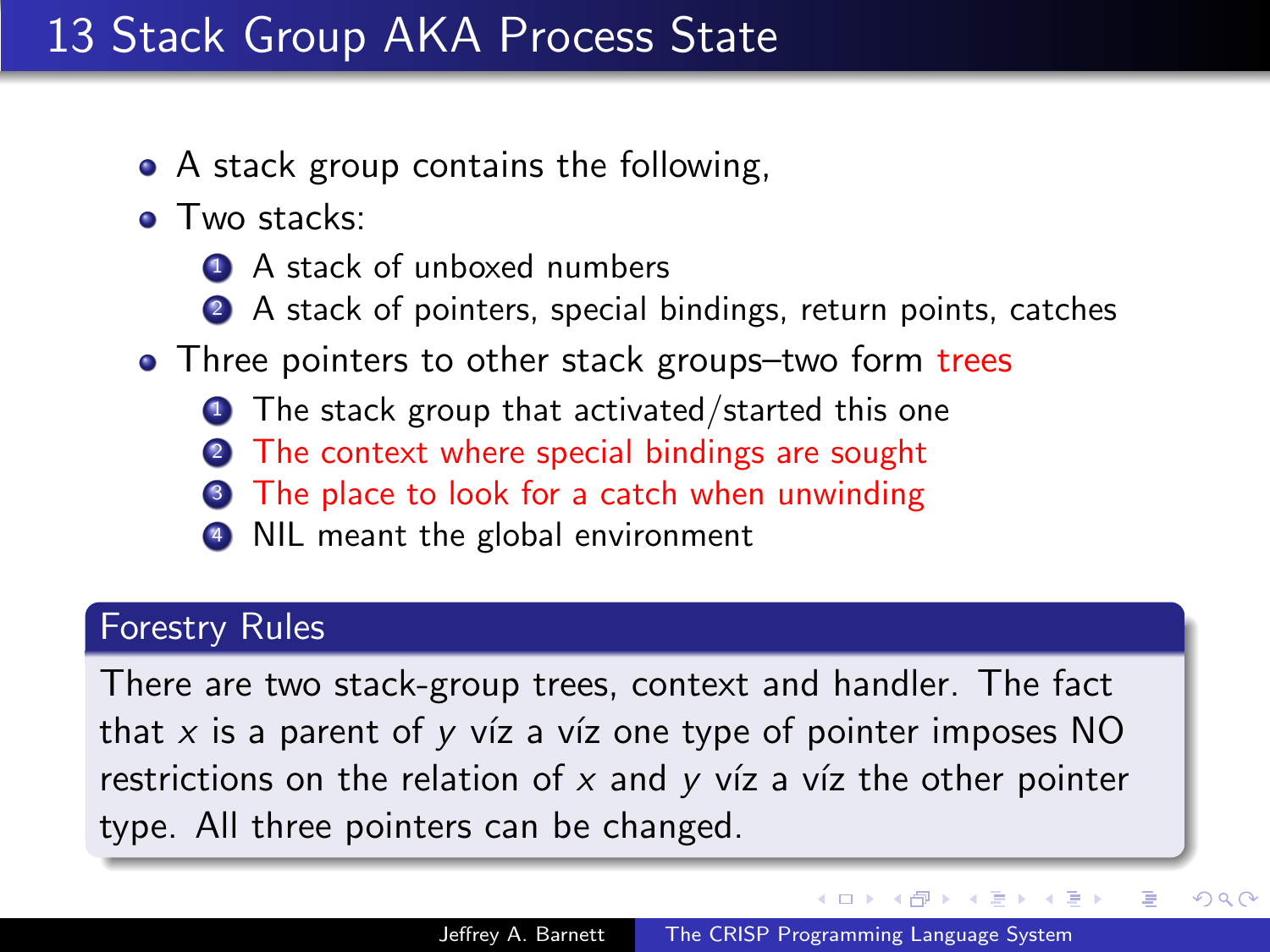- Example: A parser can fork the current process when a list of syntactic alternatives occur; each one inherits the parent's context (e.g., bindings) and a child can "improve" the parent in a way that will be shared.
- Think of the self-analytic power of eval-in(exp,SG).
- A stack group's context, starter, and/or handler parents can be changed individually or together as long as trees result.
- Groups can be used to mimic various sorts of closures.
- N.B. None of the modern closure disciplines are automatically provided; however, one could impose fairly straightforward naming and binding conventions to simulate them.

**NATION**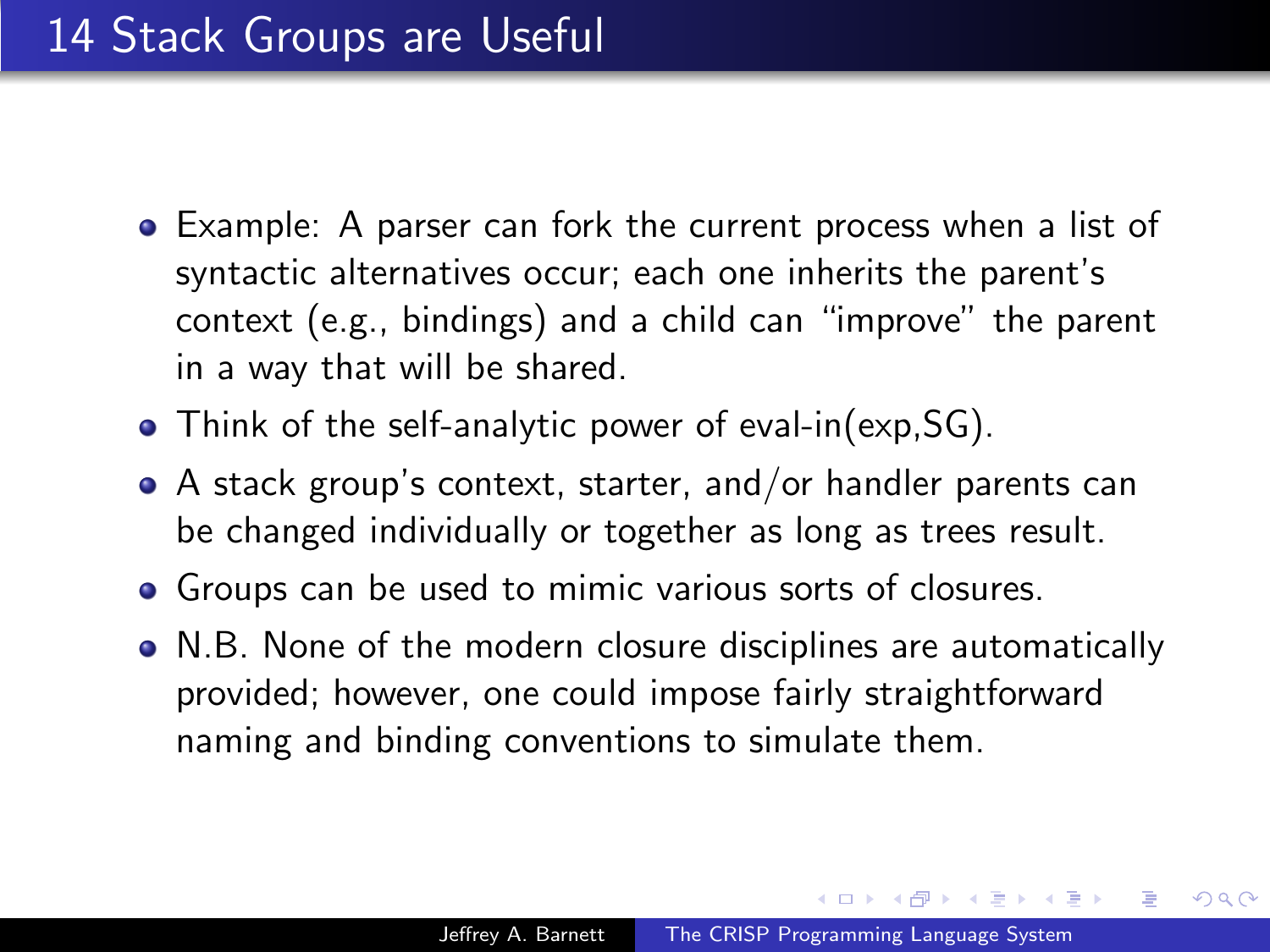## 15 Coroutine Primitives

- $f(e_1, \ldots, e_n]$ , context][, handler][, activator]), where f is defined to be a process function as opposed to an ordinary function. Creates a new process with  $f$  as the top-level function and starts its execution in a new stack group.
- resume(h, exp), where h is a handle of a process. Starts h executing and provides value of exp to the resume point where h was suspended.
- set-x( $h_1$ ,  $h_2$ ), where  $h_1$  and  $h_2$  are handles and x is context, handler, or activator. Sets the indicated parent of  $h_1$  to  $h_2$ .
- A normal return from a top-level process function resumes the activator parent with the naturally produced value.
- eval-in as mentioned previously.
- $\bullet$  copy(h) copies the handle and stack group.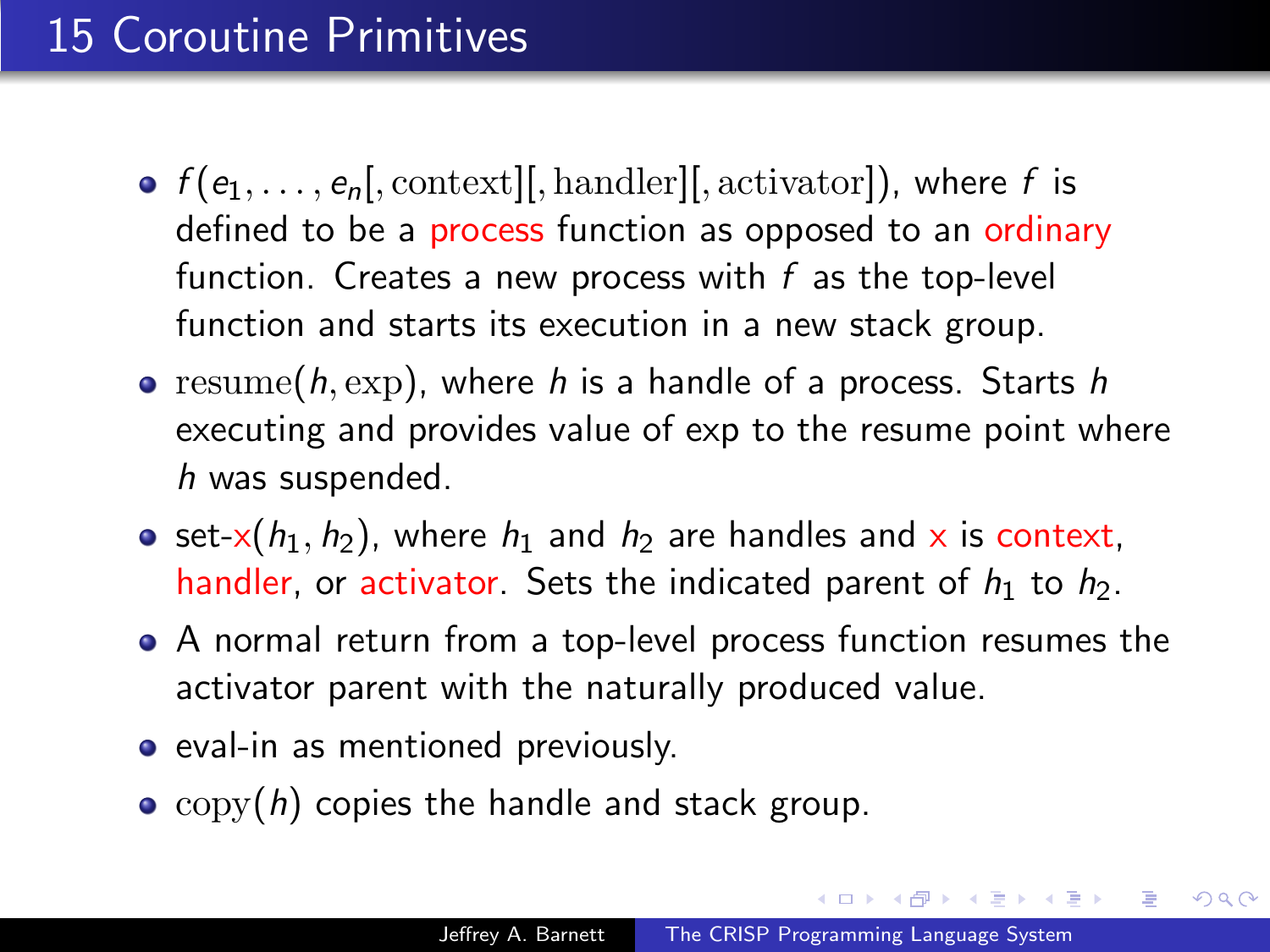- Namespaces
- **o** Data Structures
- **Control Structures and Spaghetti**
- Types and Incremental Compiles
- Storage Management
- **o** Odds and Ends
- What Actually Got Implemented!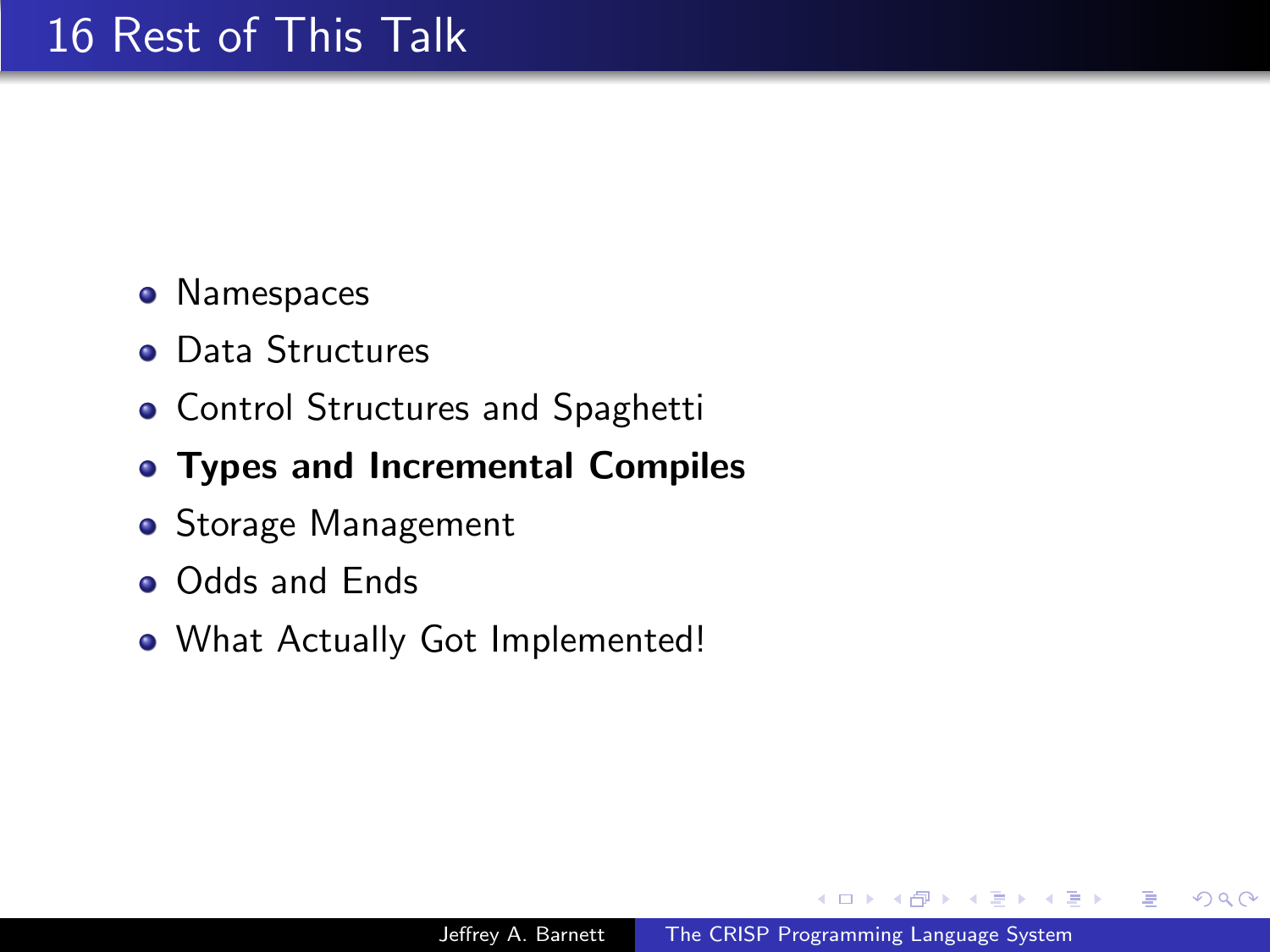### **Basics**

The system was strongly typed, supported incremental compiles, type definitions could be recursive, and numbers–with exact type specified–were unboxed.

- Basic types: general, cons nodes, integer, real, complex, number, symbol, character, name, handle, etc.
- Composite types:
	- Ntuples (with constant repeat counts)
	- Arrays with dimension and element type
	- Name and its subtypes:
		- Functions with argument/value types specified
		- **•** Global variable with value type specified
		- A name was a shorthand, in type context, for its own type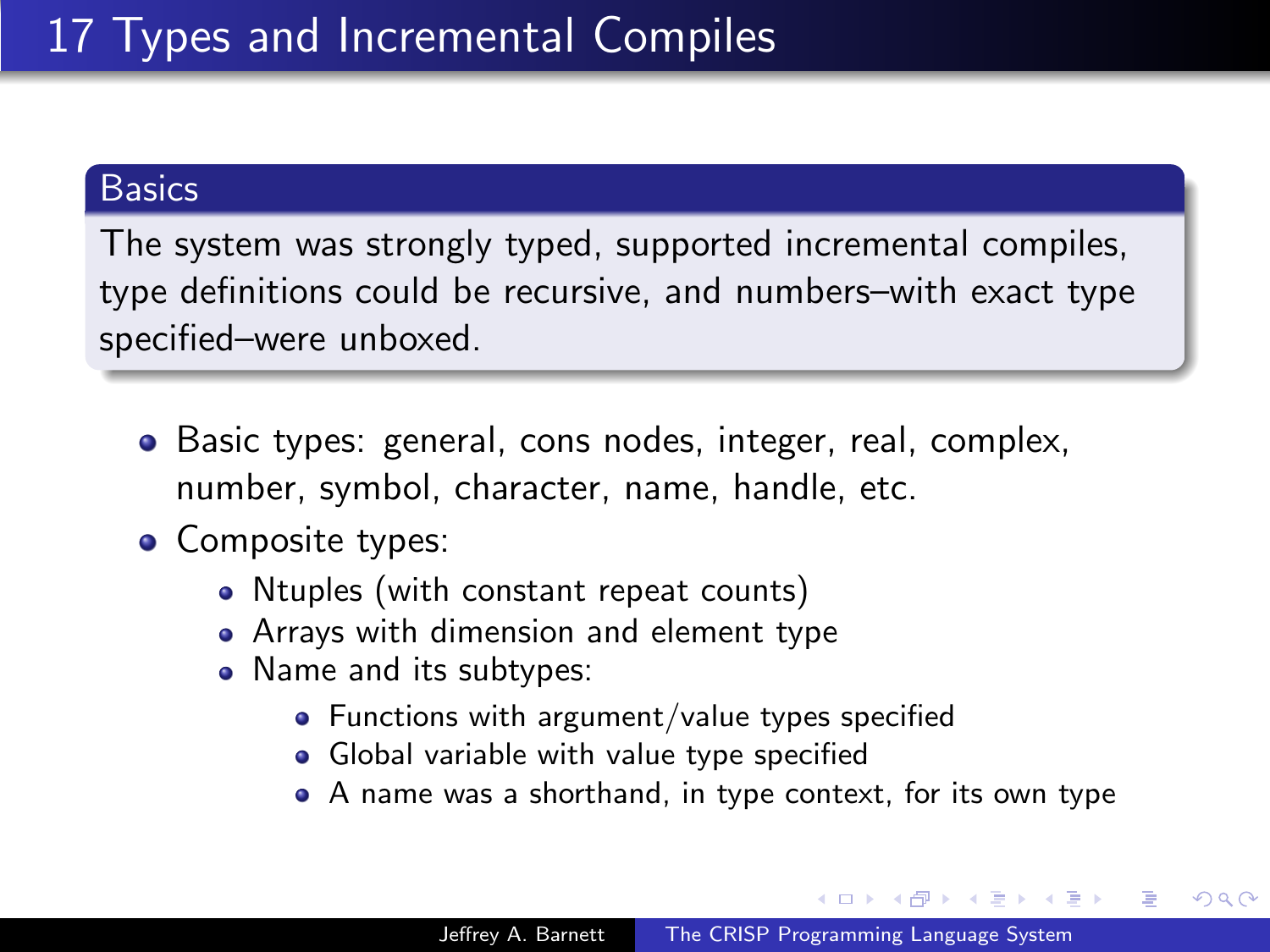

#### **Notes**

Need subspecification: Array, Ntuple, Processor, Function, Variable May only appear as element type in array or ntuple: Byte, Half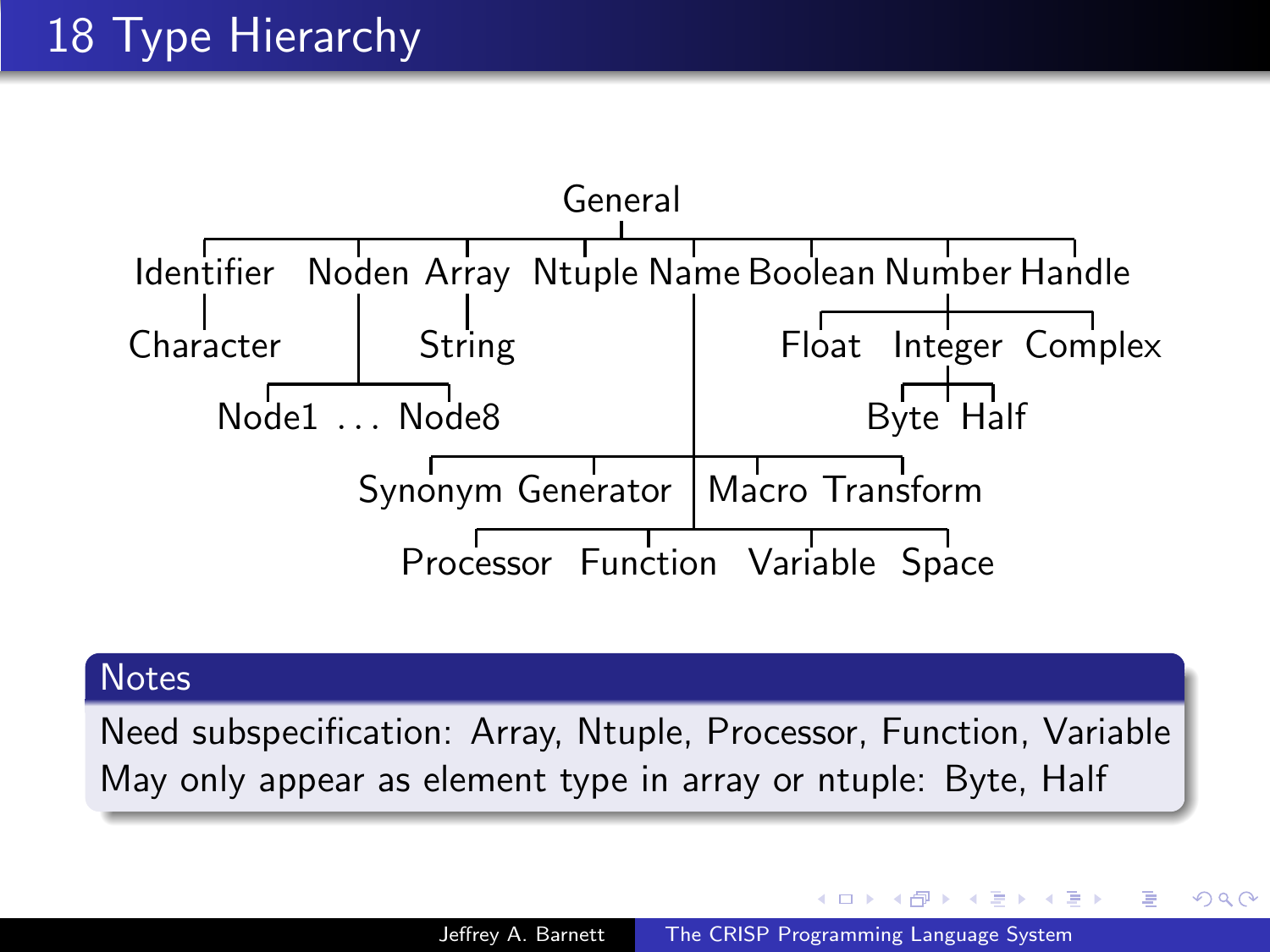## 19 Type Recursion

### Example

Ntuple Example–A List of Alternating Integers and Floats (def-ntuple foo1 (a integer)(b foo2)) (def-ntuple foo2 (a float)(b foo1))

#### Example

Functional Example–A function takes a symbol argument does something and returns a function to call next time:

```
(\text{defun } x\<sup>y</sup> (symbol) -> x\<sup>y</sup>)
```
Recall, name<sup>∗</sup> can be used in type context to mean the type ascribed to that name; least-fixed point semantics intended.

#### <sup>∗</sup>Footnote

Things were so arranged that all type definition loops pass through at least one name object.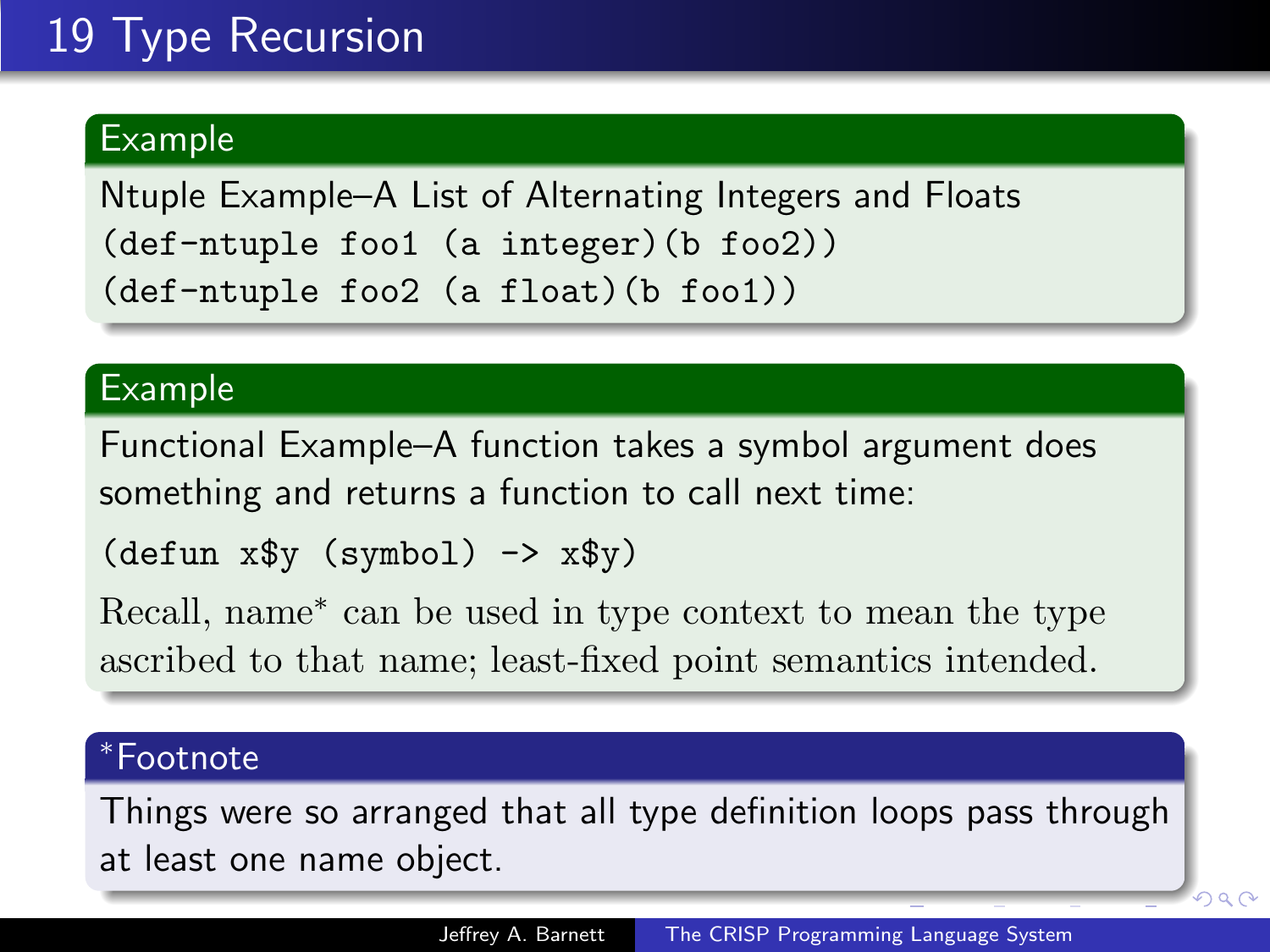### Definition

We will write  $t_1 \subset t_2$ , where  $t_1$  and  $t_2$  are types, to denote  $t_1$  is a subtype of  $t_2$ . That means that every object of type  $t_1$  is also of type  $t_2$ . The idea is that anywhere one can deal with any object of type  $t_2$ , an object of type  $t_1$  will be handled properly.

#### The Crucial Question

Let 
$$
t_1 = (\text{func}(a_1) \rightarrow v_2)
$$
 and  $t_2 = (\text{func}(a_2) \rightarrow v_2)$ . When is  $t_1 \subset t_2$ ?

#### The Answer

 $t_1 \subset t_2$  iff  $a_2 \subset a_1 \wedge v_1 \subset v_2$ . These were the criteria used to determine whether functional objects needed to be shadowed.

- ④ ラ ス ヨ メ ス ヨ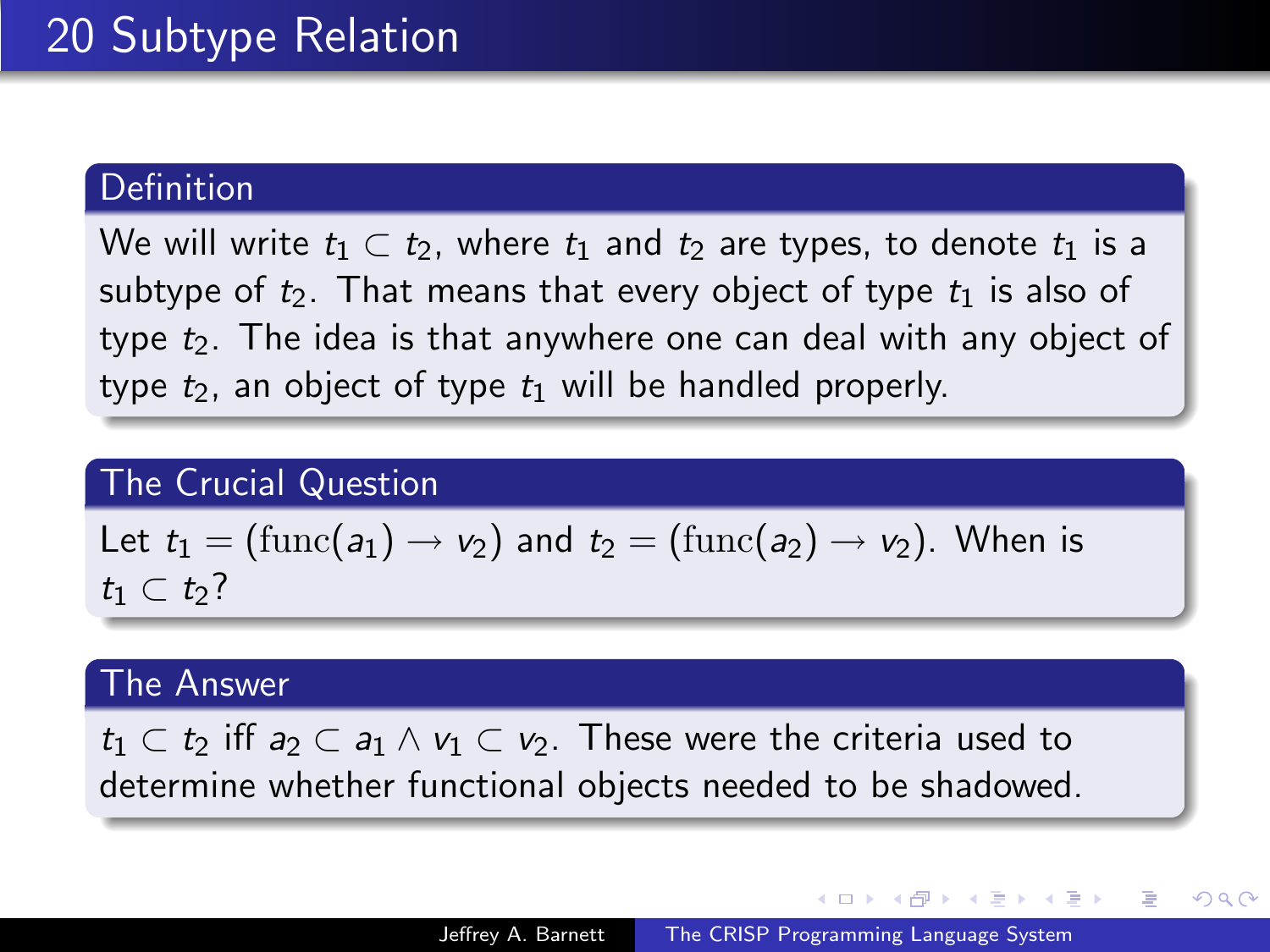### Conditions of Contest

Since the system was strongly typed, your first compile had to define enough stuff so that there were no references to undefined types. Typical strategy was to use dummy definitions then use incremental compile to replace dummies with real definitions.

- Two types of files: 1) pseudo directory–list of files, 2) code.
- Compiler made two passes over all files in input tree:
	- **1** Grab all top-level definitions and process them.
	- 2 Compile code with all definitions available.
- First pass dealt with the intricacies of recursive definitions and decided, for existing definitions whether current definition could be abandoned (or kept and shadowed).
- Both new and old definitions might need to coexist to provide type safety.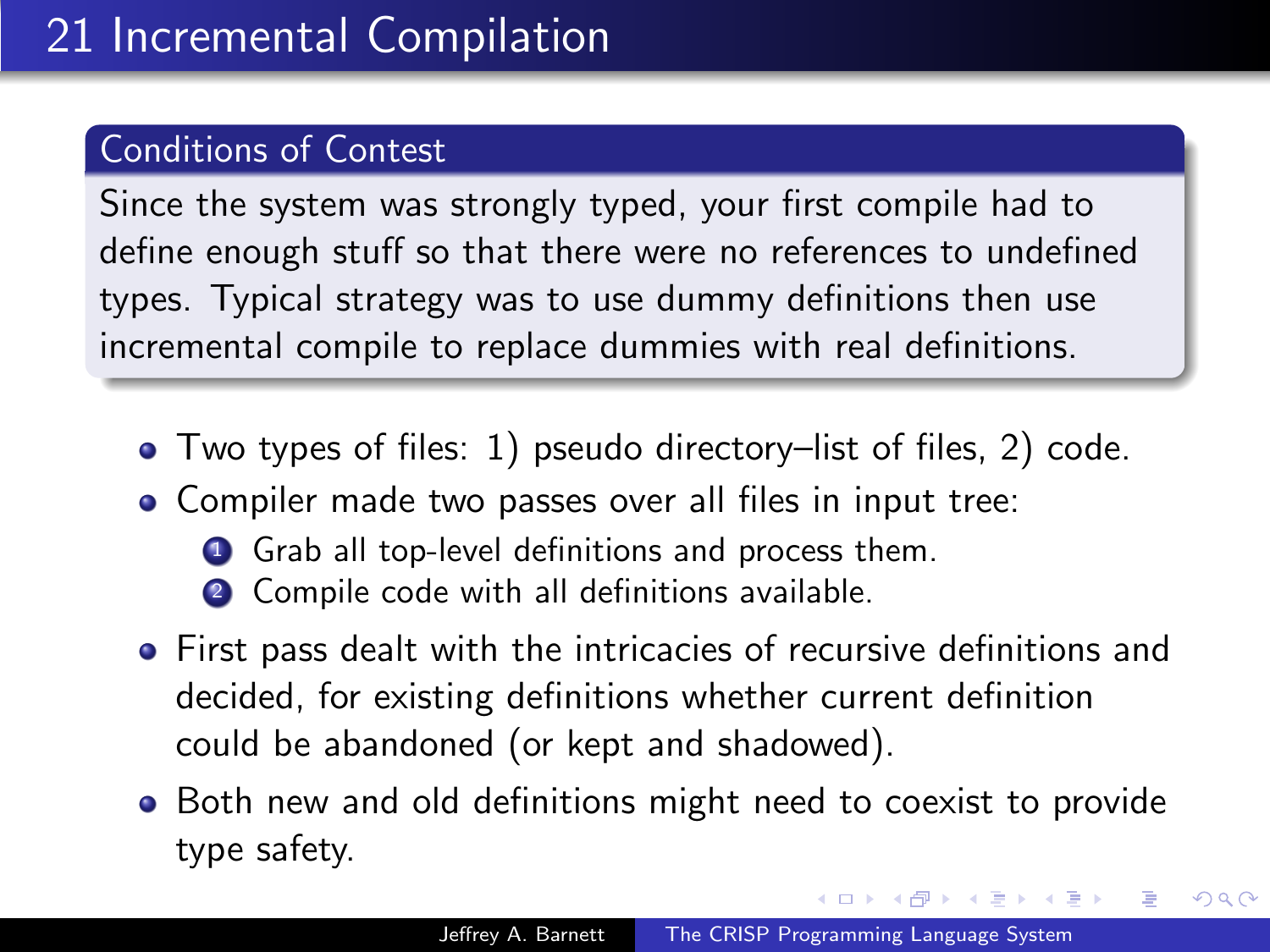- Namespaces
- **o** Data Structures
- **Control Structures and Spaghetti**
- Types and Incremental Compiles
- Storage Management
- Storage Management
- Odds and Ends
- What Actually Got Implemented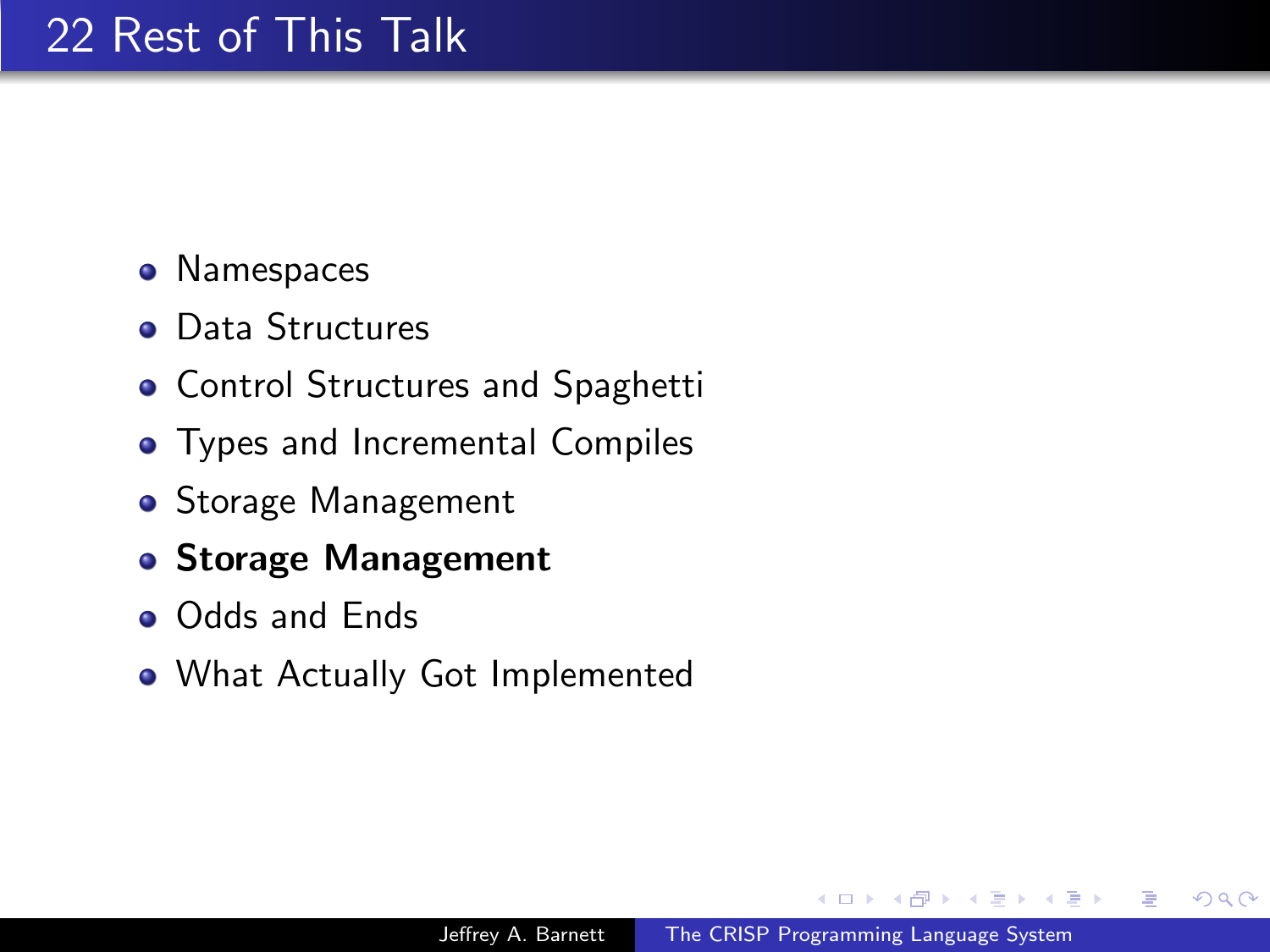- There were multiple sorts of spaces:
	- One for each  $\text{cons}_i$ , where  $1 \leq i \leq 8$
	- Ntuple
	- Array
	- Stack Group
	- etc.
- A space was made up of dynamically allocated regions that were not necessarily contiguous.
- One space of each type was selected by binding to an appropriate variable, e.g., default-cons2\$crisp.
- Conses went into the selected space by default.
- Each space definition specified several policy functions that advised object creation and the GC.

A & Y B & Y B &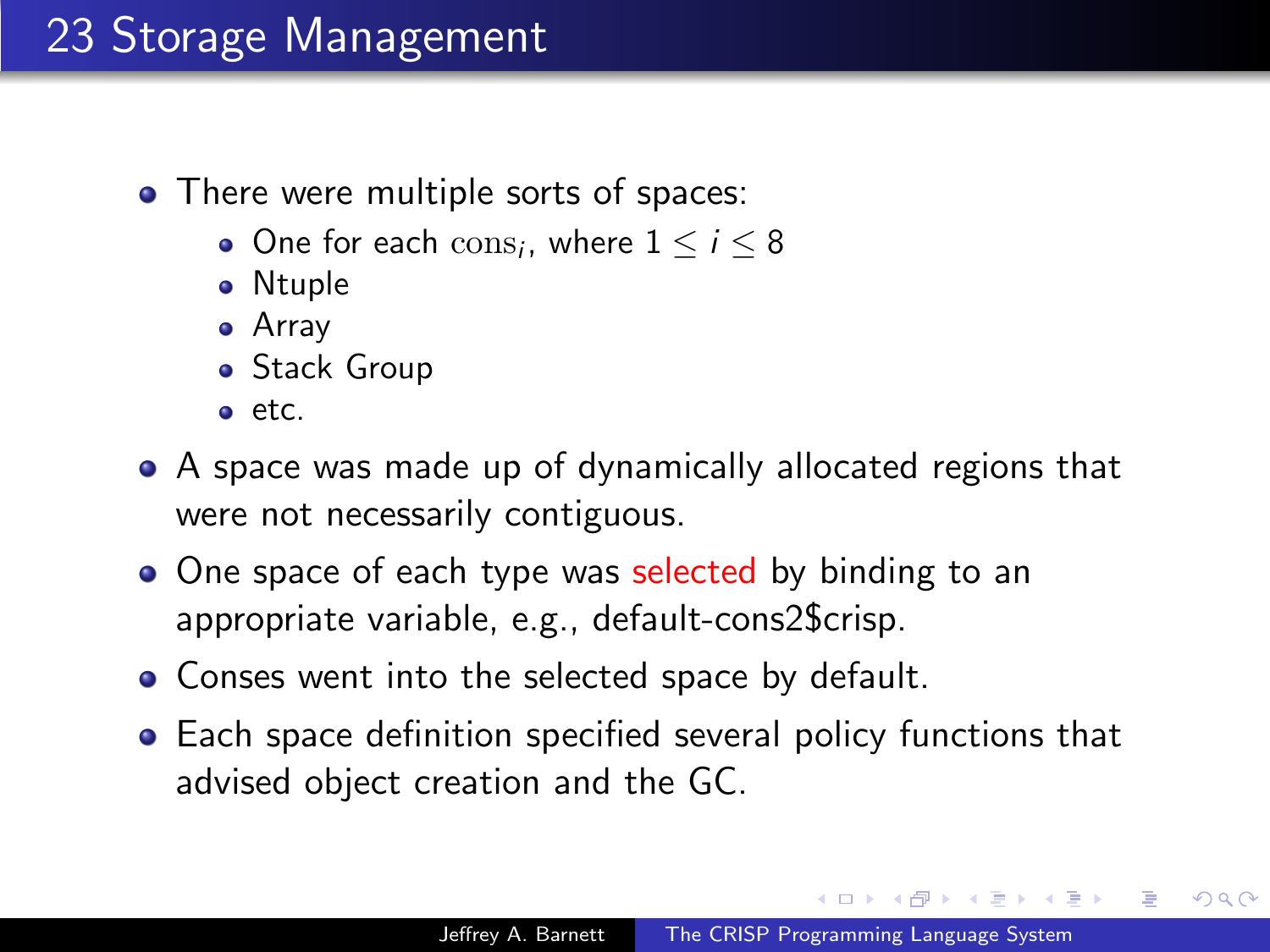### Method to Accumulate Storage Management Knowledge

Policy alternatives allow experiments with memory management tactics as well as application of well-know schemes.

> Cons The cons function determined object allocation policy. Smart cons, from erasure, next available.

- Initial Mark Mark any objects in space that are kept by policy. e.g., a symbol with a property list.
	- Mark Marks object determined to be a keeper and causes strong pointers to be chased.
	- Prune Abandon unnecessary objects (x out weak links).
		- Plan Determine where each object in space will reside after GC–fold space if appropriate.
	- Update Update pointers from objects in space.
		- Move Relocate objects in space.
		- Fixup Clear bookkeeping junk.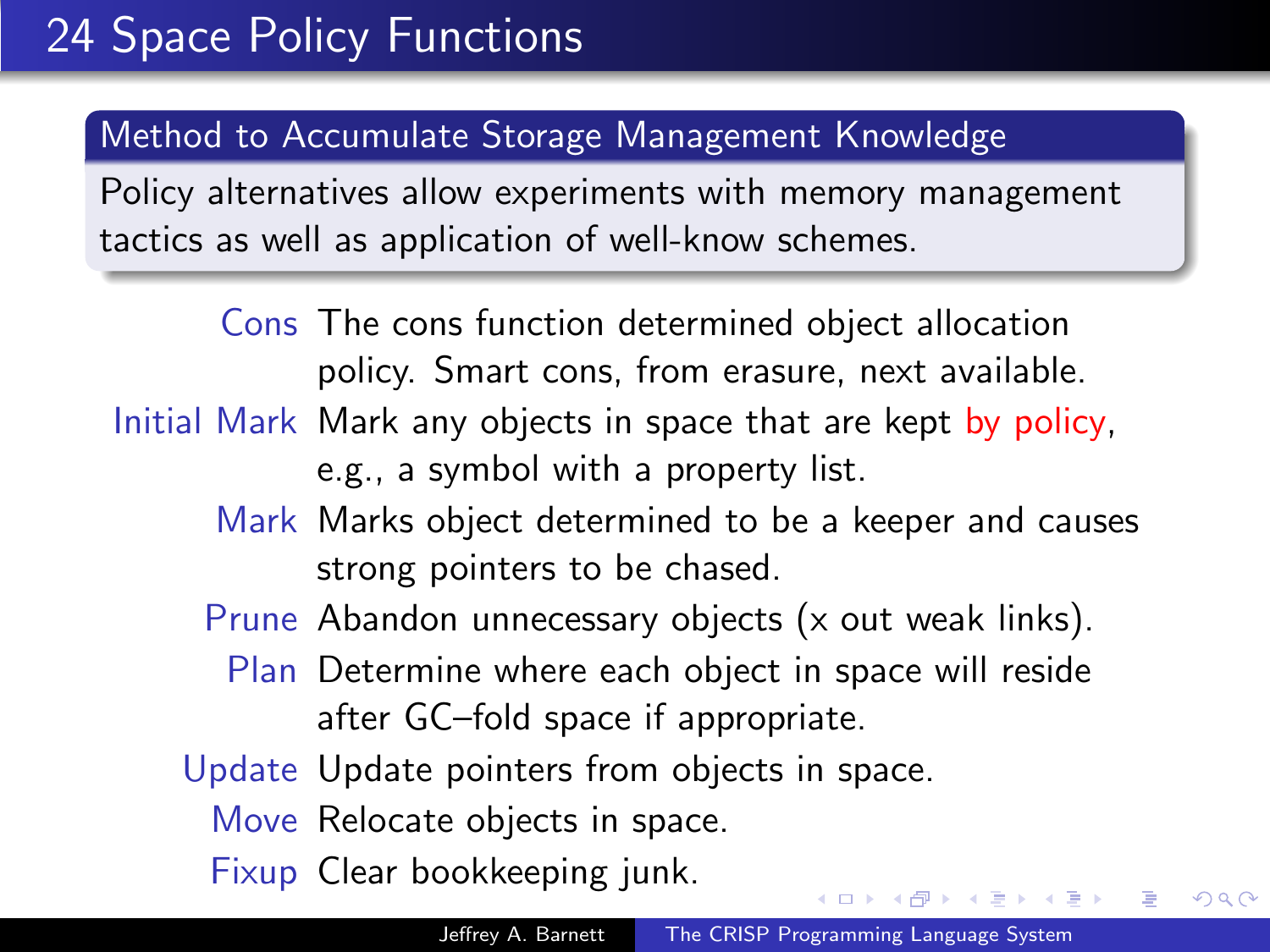## 25 Storage Management Experiments

- Was smart cons really smart? It didn't seem so.
- Was copy collect the cat's meow? It might have been but our limits on address and well as memory made real experiments inconclusive.
- Were erasure lists the wave of the future as well as the past? Seemed to make no sense in VM systems.
- Should array/ntuple space regions be allocated to max size or to something more reasonable and usual? No conclusive results.
- What are the tradeoffs between larger name space blocks and availability of GP registers for computing? Not tried.
- What is the impact of quicker storage release to OS? Extraordinary!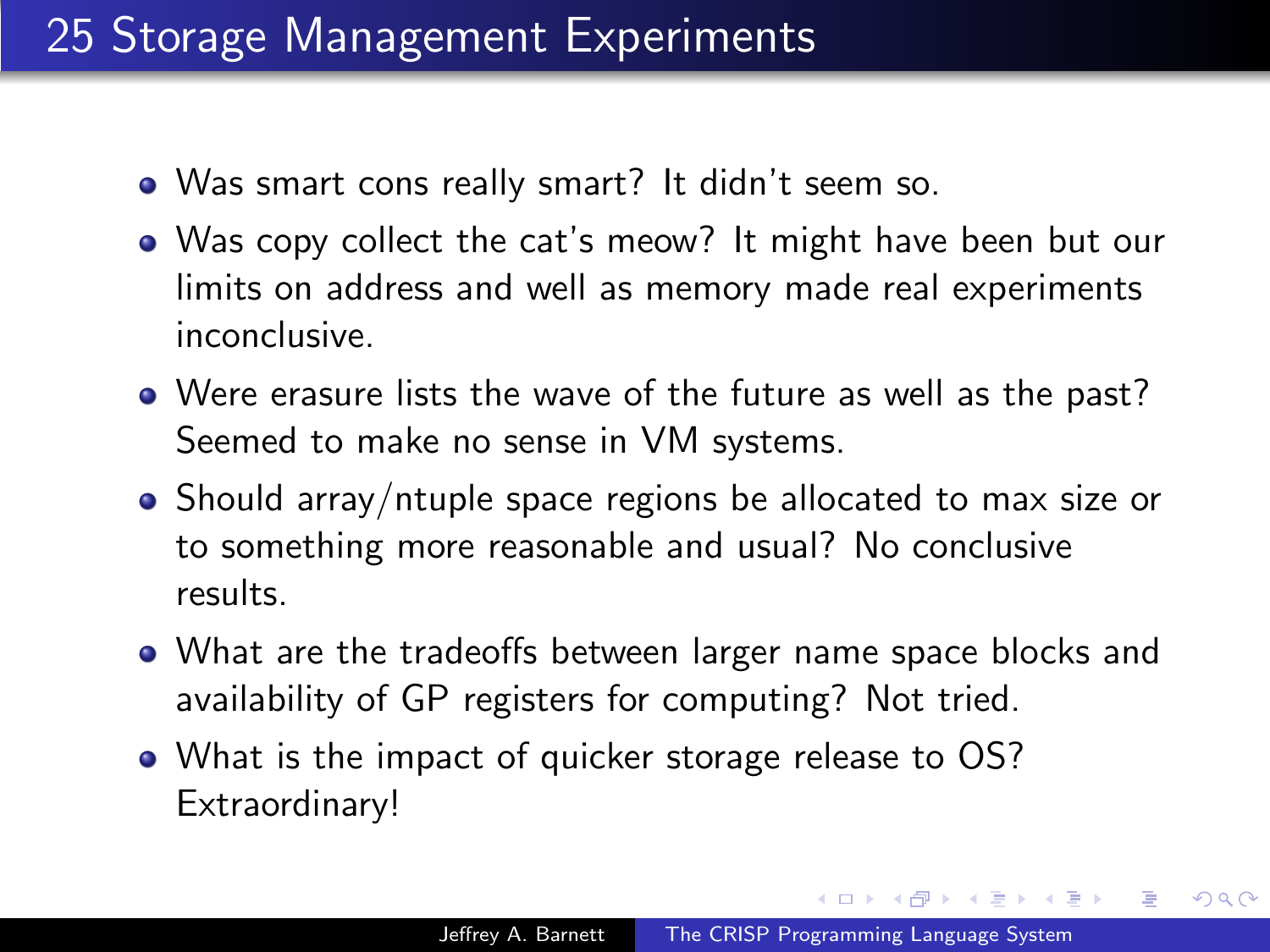- Namespaces
- **o** Data Structures
- **Control Structures and Spaghetti**
- **•** Types and Incremental Compiles
- Storage Management
- **o** Odds and Ends
- What Actually Got Implemented!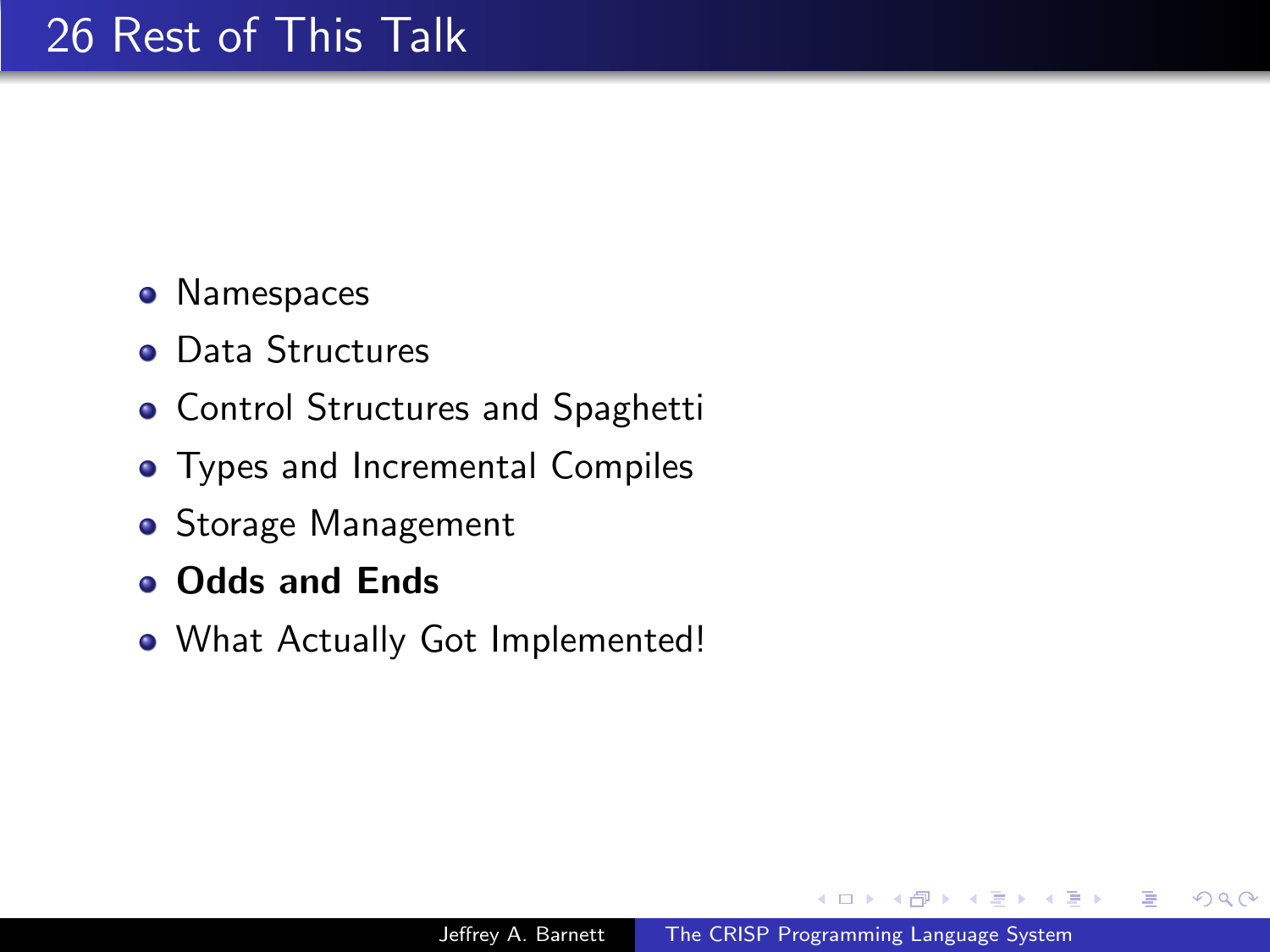# 27 Odds and Ends–Linguistic

A few things that didn't fit into any of the above categories:

- Characters/symbols given left/right precedence as well as class attributes. Facilitate building a powerful infix reader front end to the language system. (Most prefix herein is for you).
- A version of own/static variables.
- Availability of many compile-time facilities:
	- Macro-as you know it today
	- Synonym–symbol macro
	- Transform–defsubst (without defun)
	- Generator–part of the compiler for special forms, e.g., IF
	- Global name as type
- System-level primitives borrowed from Lisp 2:
	- $\bullet$  core(int)
	- bits(int, int, memref)
	- drive(exp, type)
	- callit(exp, type)

a mills

∢何 ▶ ∢ ヨ ▶ ∢ ヨ ▶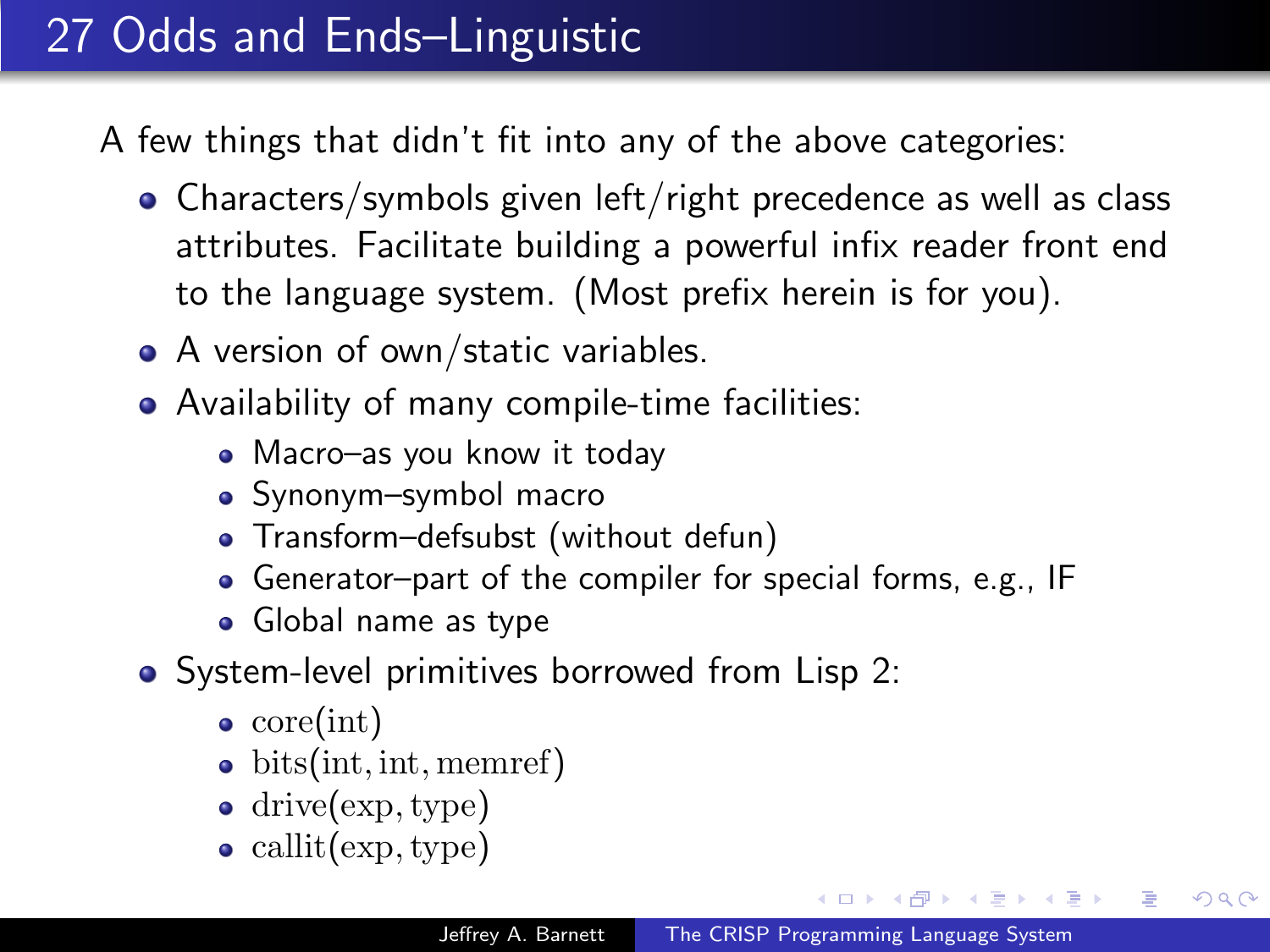## 28 Odds and Ends–Implementation

- The executing process/coroutine always accessed global variable values through top-level binding cells (shallow binding).
- Non-executing process/coroutine maintained deep bindings.
- The GC process always ran with the global environment as its parents.
- The IBM 360 Lisp 1.5 system was used to build the bootstrap mechanism; its output was a core image.
- CRISP, from early on, was able to recompile itself and build core images.
- We had a large investment in Lisp 1.5 software so we just loaded Lisp in a CRISP heap and managed it, pretty much, like a coroutine.

**CARD AREA**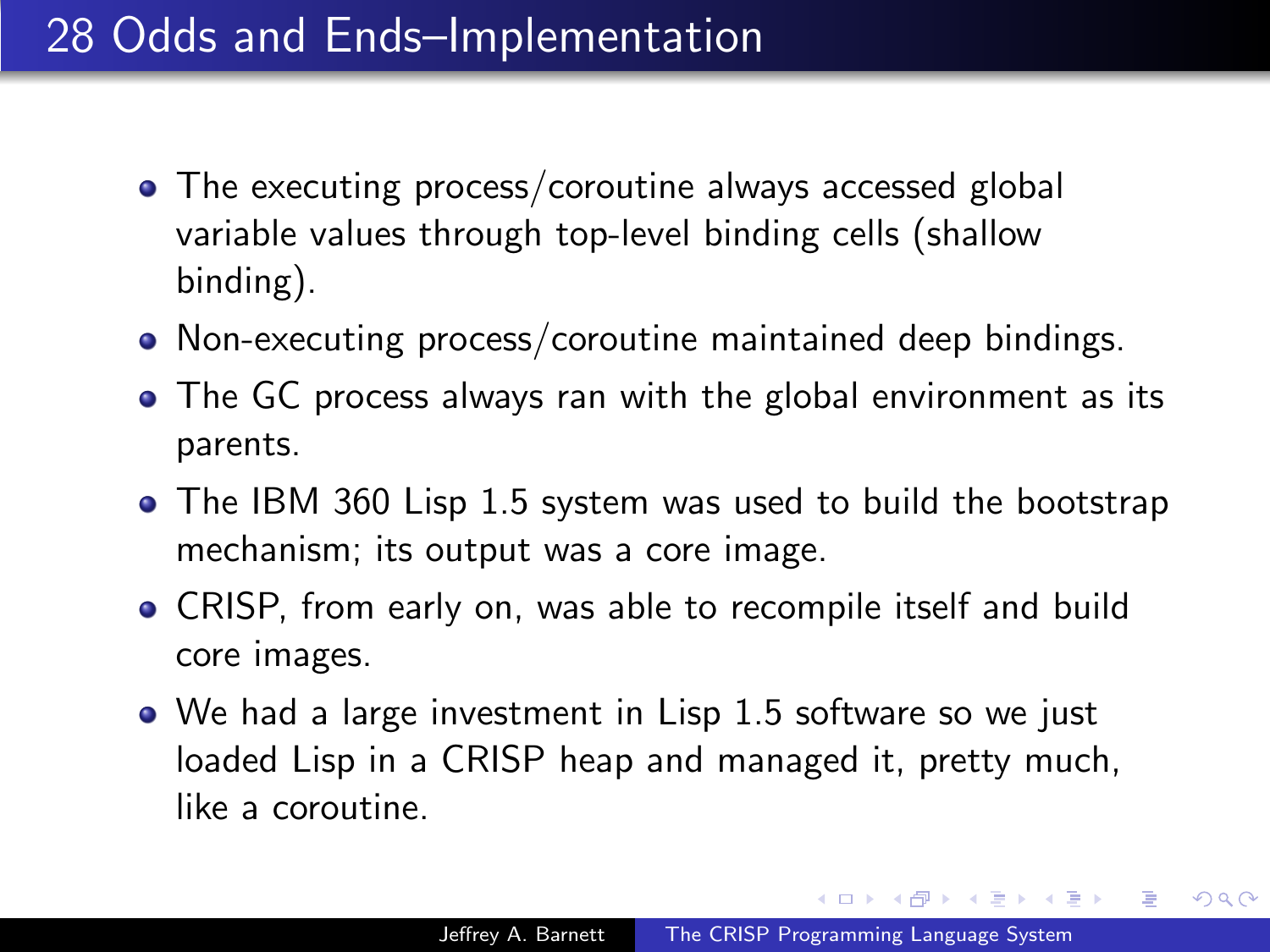- Namespaces
- **o** Data Structures
- **Control Structures and Spaghetti**
- Types and Incremental Compiles
- **Odds and Ends**
- Storage Management
- What Actually Got Implemented!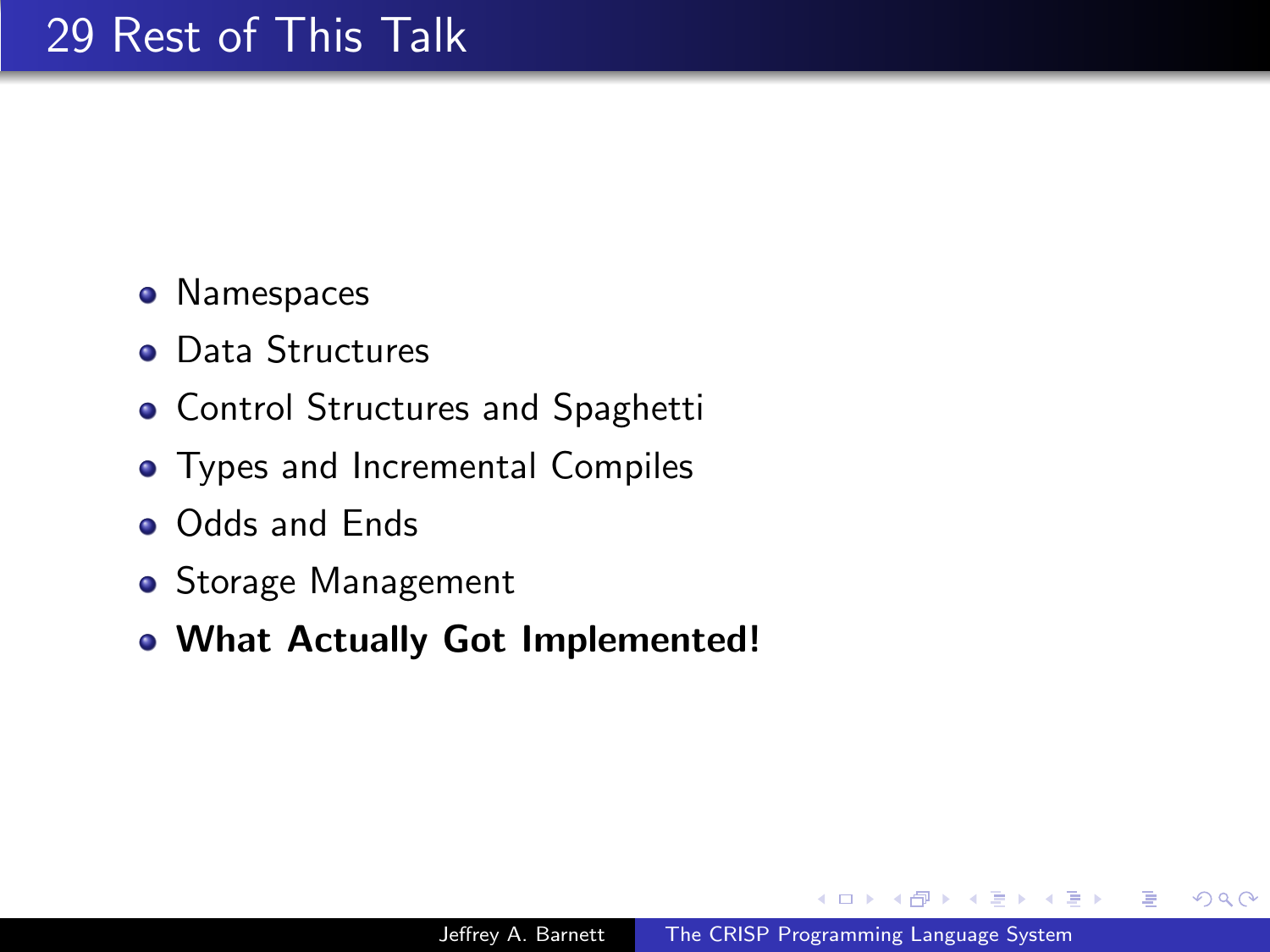### CRISP was Developed in Parallel with Speech Research

Our primary goal was speech research; CRISP was merely a supporting technology. After the two of us spent the better part of a half year designing and starting CRISP implementation we got tired–lack of sleep. We needed the system-building capabilities but not necessarily the language.

#### The Certa Perfect Sleeper

The approach we decide on was to implement the world's most capable assembler, CRISP Assemble Program (CAP). We had already built all the supporting libraries: storage management, type mechanisms, file processor, input/output, coroutine support, arithmetic, GC, etc. All we had to do was make it possible to access the hard stuff in a way that wasn't error prone.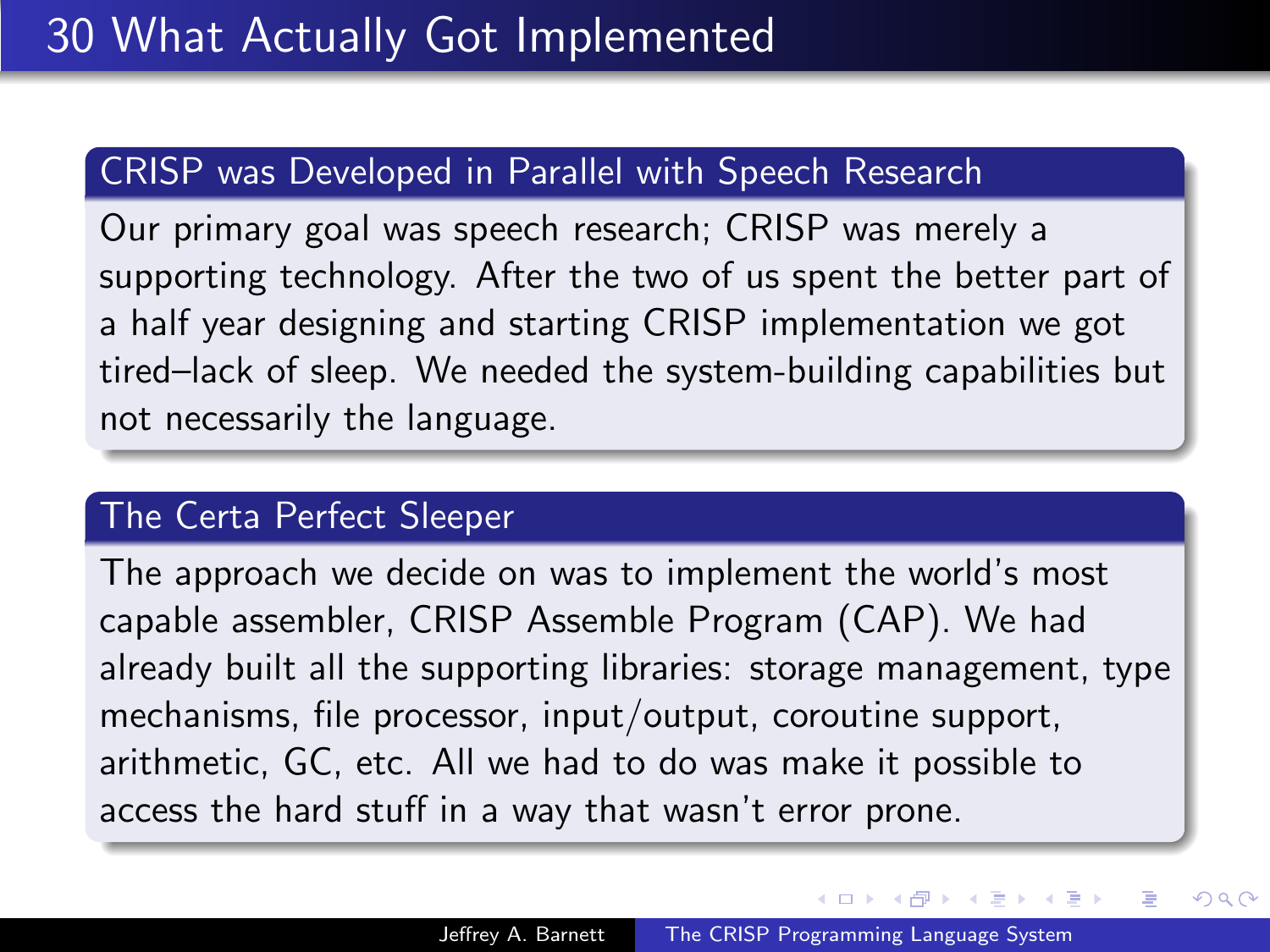## 31 Call and Branching Example

```
(defun ext (a b c)
 (if (eq a b) (cons a c)
     (cons a (cons b c)))(defCAP ((a symbol) (b symbol) (c node2))
 (L R5 a)
 (C R5 b)
 (BE (CALL cons2
           (ST R5 PUSH)
           (L R5 C))
     (RET))
 (CALL cons2
       (ST R5 PUSH)
       (CALL cons2
             (MV b PUSH)
             (L R5 C))))
```
 $\lambda$   $\lambda$   $\lambda$ 

 $\Omega$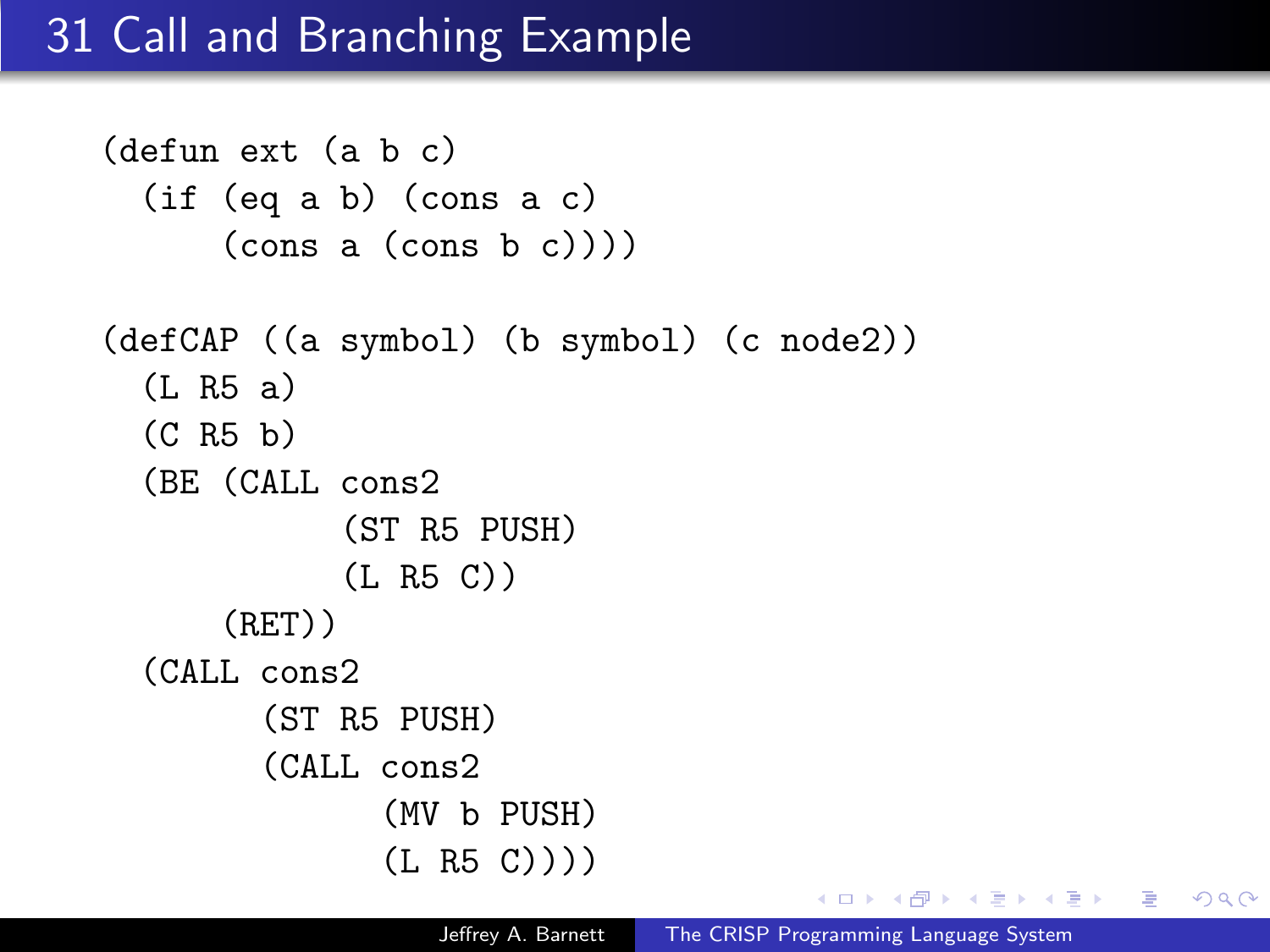```
(defCAP spawn ((arg general) (continue handle))
 (CALL RESUME
       (L R5 continue)
       (ST R5 push)
       (START proc-fcn
              (L R5 arg)
              (ST R5 push)
              (L R5 self$crisp)
              (ST R5 push)
              (ST R5 push)
              (ST R5 push)))
```
Start a process by calling proc-fcn, with the specified argument, pass the value given by our restarter to continuation, then return the value given by our next restarter.

 $\Omega$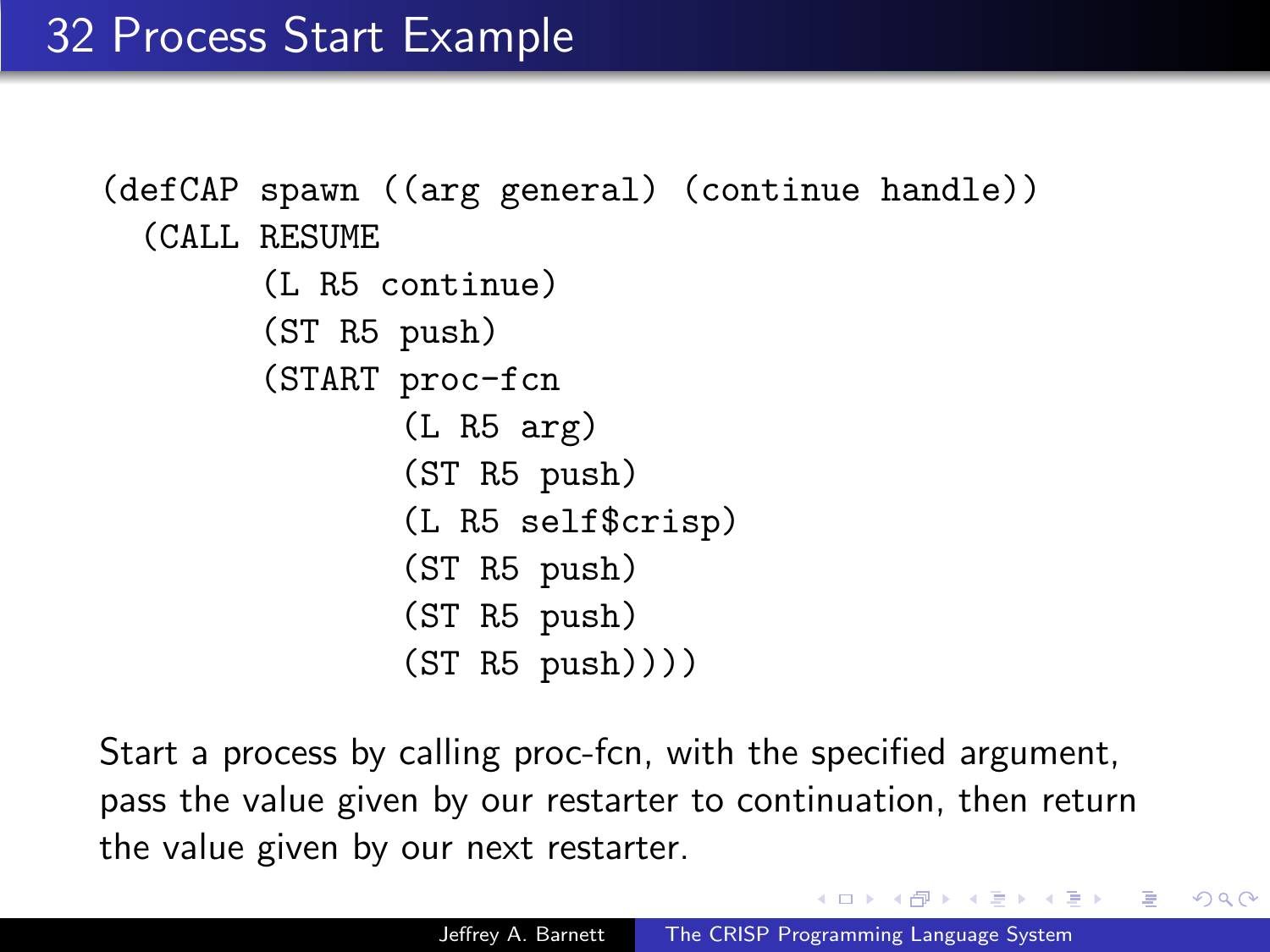```
(defCAP boom ((n integer)) (defun boom (n)
(L R5 n) (when (> n 0)(CR R5 R0) (let((x (boom (1-n)))(BLE (LR R5 R0) (RET)) y)
(BLOCK (Special y))
  (CALL boom (cons x x)))(DECF R5)
      (ST R5 PUSHN))
  (ST R5 PUSH)
  (ST R0 PUSH)
  (BIND ((x node2) (y general global))
  (CALL cons2
      (L R5 x)(ST R5 PUSH))))
```
**No. Administration Administration**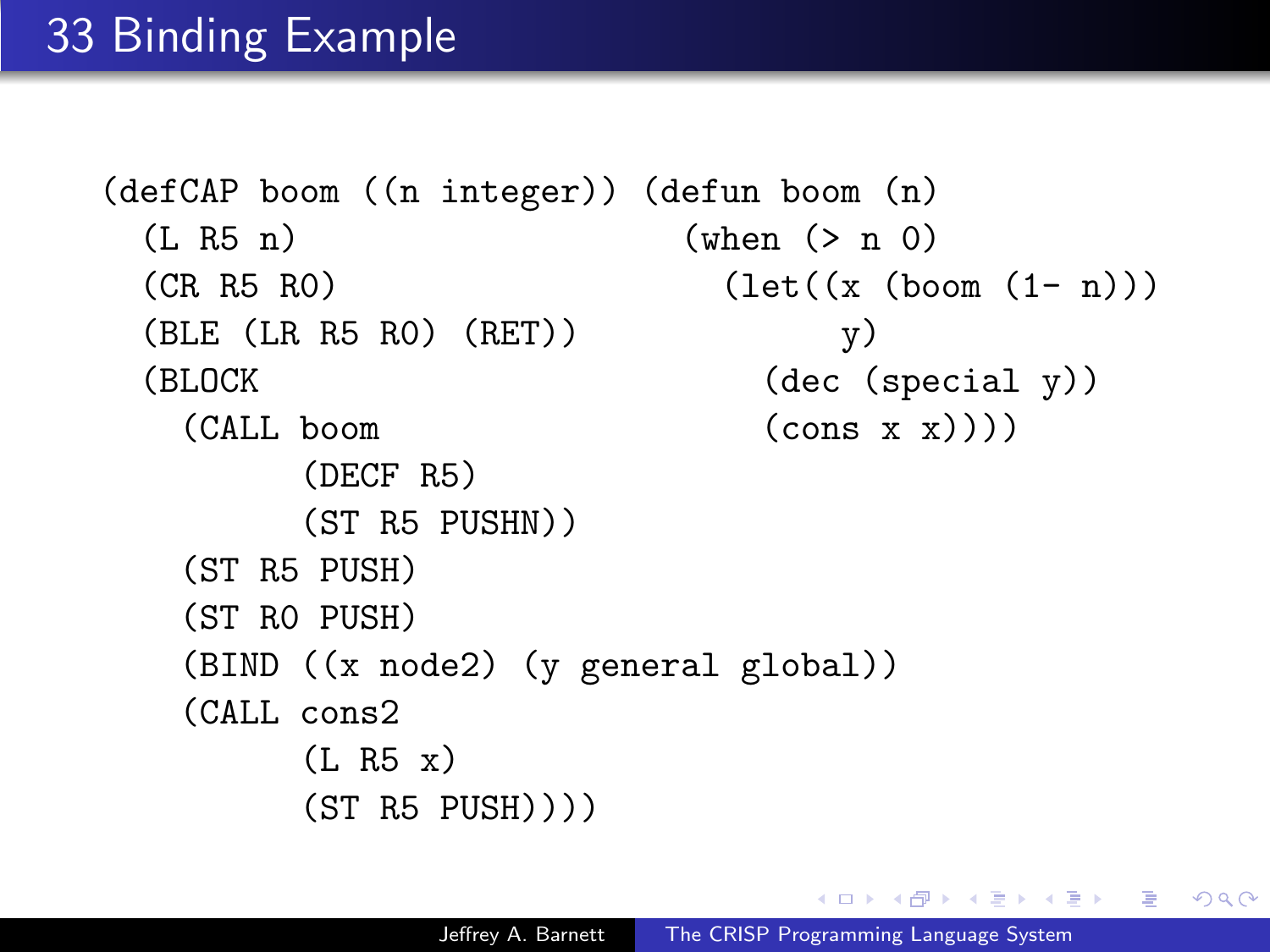```
(L R5 (S_B_C R4)) %%S an ntuple
```

```
(typecase
 (type1 $instructions)
 (type2 $instructions)
 ...)
```
(catch (reasons) \$instructions)

(throw (reasons) \$instructions)

(try \$(\$instructions))

\$ indicates 0 or more repetitions: